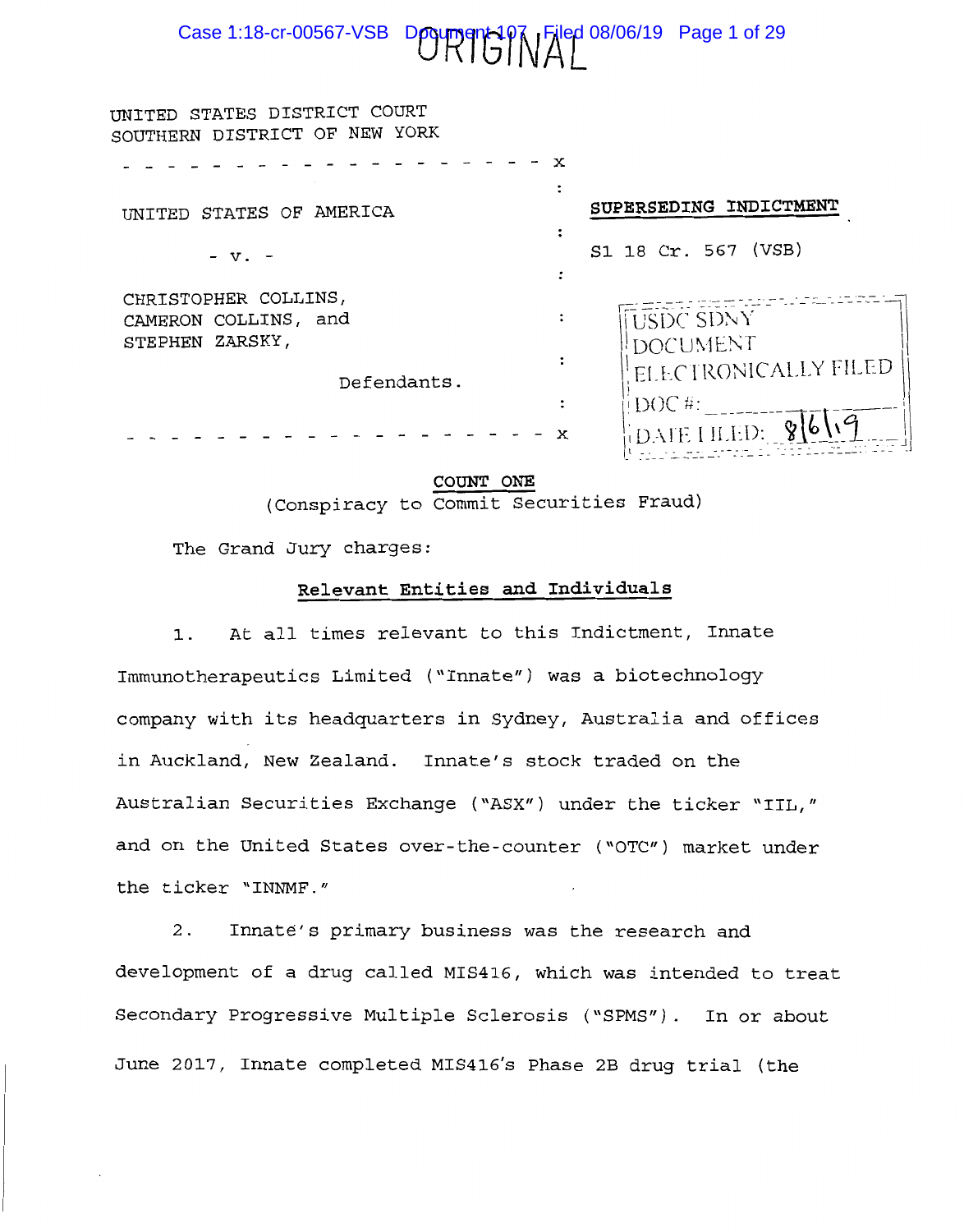# Case 1:18-cr-00567-VSB Document 107 Filed 08/06/19 Page 2 of 29

"Drug Trial"), which was meant to determine the drug's clinical efficacy in treating SPMS. Because there were few or no alternative treatments for SPMS, MIS416 had the potential to be enormously profitable if the Drug Trial was successful. MIS416, however, failed the Drug Trial. The public announcement of these results caused the stock price of Innate to drop by 92%.

 $3<sub>1</sub>$ At all times relevant to this Indictment, CHRISTOPHER COLLINS, the defendant, was a Congressman representing the 27th District of New York. CHRISTOPHER COLLINS was also a member of Innate's Board of Directors and was one of Innate's largest shareholders, holding approximately 16.8% of its stock. In his capacity as a member of Innate's Board of Directors, Collins reqularly had access to material, nonpublic information, including about MIS416 and the Drug Trial.

CAMERON COLLINS, the defendant, was the son of  $4.$ CHRISTOPHER COLLINS, the defendant. At all times relevant to this Indictment, CAMERON COLLINS was in a relationship with (and subsequently became engaged to be married to) a co-conspirator not named as a defendant herein ("Individual-1"). At times relevant to this Indictment, and as CHRISTOPHER COLLINS well knew, CAMERON COLLINS was also a significant shareholder in Innate, owning approximately 2.3% of its shares.

 $5.$ At all times relevant to this Indictment, STEPHEN ZARSKY, the defendant, was the father of Individual-1. He was

 $\overline{a}$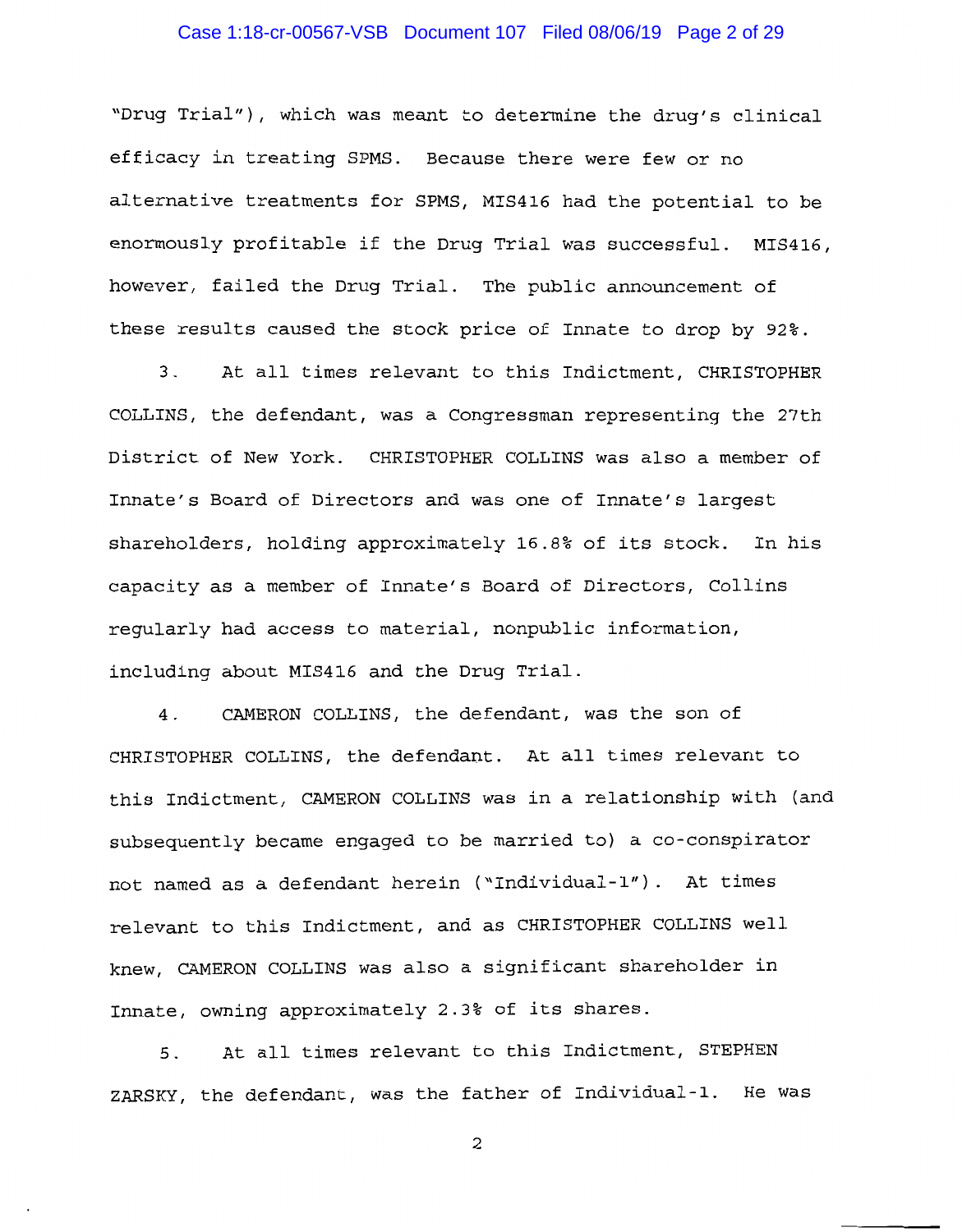## Case 1:18-cr-00567-VSB Document 107 Filed 08/06/19 Page 3 of 29

also married to another co-conspirator not named as a defendant herein ("Individual-2") and was the brother of two individuals ("Individual-3" and "Individual-4"). In addition, ZARSKY was longstanding friends with a Florida-based financial advisor  $("Indivial-5")$ .

6. At all times relevant to this Indictment, CAMERON COLLINS, the defendant, and Individual-1 were friends with another individual ("Individual-6").

 $7.$ At times relevant to this Indictment, STEPHEN ZARSKY, the defendant, Individual-1, Individual-2, Individual-3, Individual-4, Individual-5, and Individual-6 all owned Innate stock. ZARSKY, Individual-1, Individual-2, and Individual-6 each purchased Innate stock based in part on the recommendation of CAMERON COLLINS, the defendant. Individual-3, Individual-4, and Individual-5 purchased Innate stock based in part on the recommendation of ZARSKY.

## The Confidentiality Policy and Prohibition on Insider Trading

At all times relevant to this Indictment, Innate  $8<sub>1</sub>$ maintained a corporate policy entitled, "Securities Trading Policy." This policy provided, in part, that

If a Designated Person possesses "inside information" in relation to a company, the person must not:

(i) Deal in any securities of such company in any way; nor

 $\overline{3}$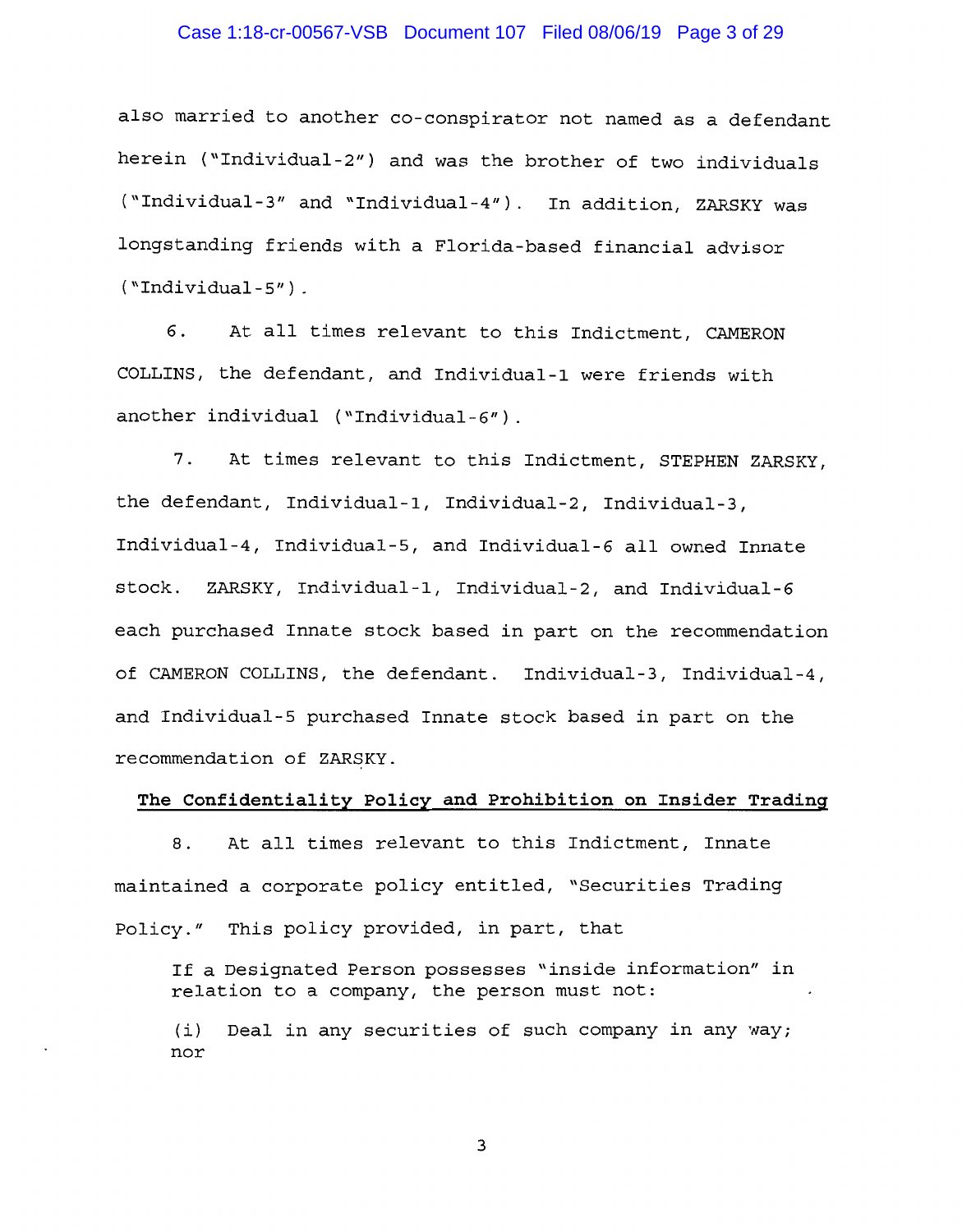## Case 1:18-cr-00567-VSB Document 107 Filed 08/06/19 Page 4 of 29

(ii) Directly or indirectly communicate the information, or cause the information to be communicated, to another person if the person knows, or ought reasonable to know. that the other person would, or would be likely to, deal in any securities of such company in any way or procure a third person to deal in any securities of such company in any way.

The Securities Trading Policy further defined the term "Designated Person" to include "all directors, executives, employees, contractors, consultants and advisors of the Company and its subsidiaries." The term "inside information" was defined to include, in part, information that was "not generally available" and that "a reasonable person would expect [] to have a material effect on the price or value" of Innate's stock.

9. At all times relevant to this Indictment, CHRISTOPHER COLLINS, the defendant, was subject to the terms of Innate's Securities Trading Policy by virtue of his position as a member of Innate's Board of Directors.

## Overview of the Insider Trading Scheme

In or about June 2017, CHRISTOPHER COLLINS, the  $10.$ defendant, violated the duties he owed to Innate by passing material, nonpublic information regarding the Drug Trial results to his son, CAMERON COLLINS, the defendant, so that CAMERON COLLINS could use that information to make timely trades in Innate stock and to tip others. CAMERON COLLINS traded on the inside information and passed it to STEPHEN ZARSKY, the defendant, as well as to Individual-1, Individual-2, and

4

 $\lambda$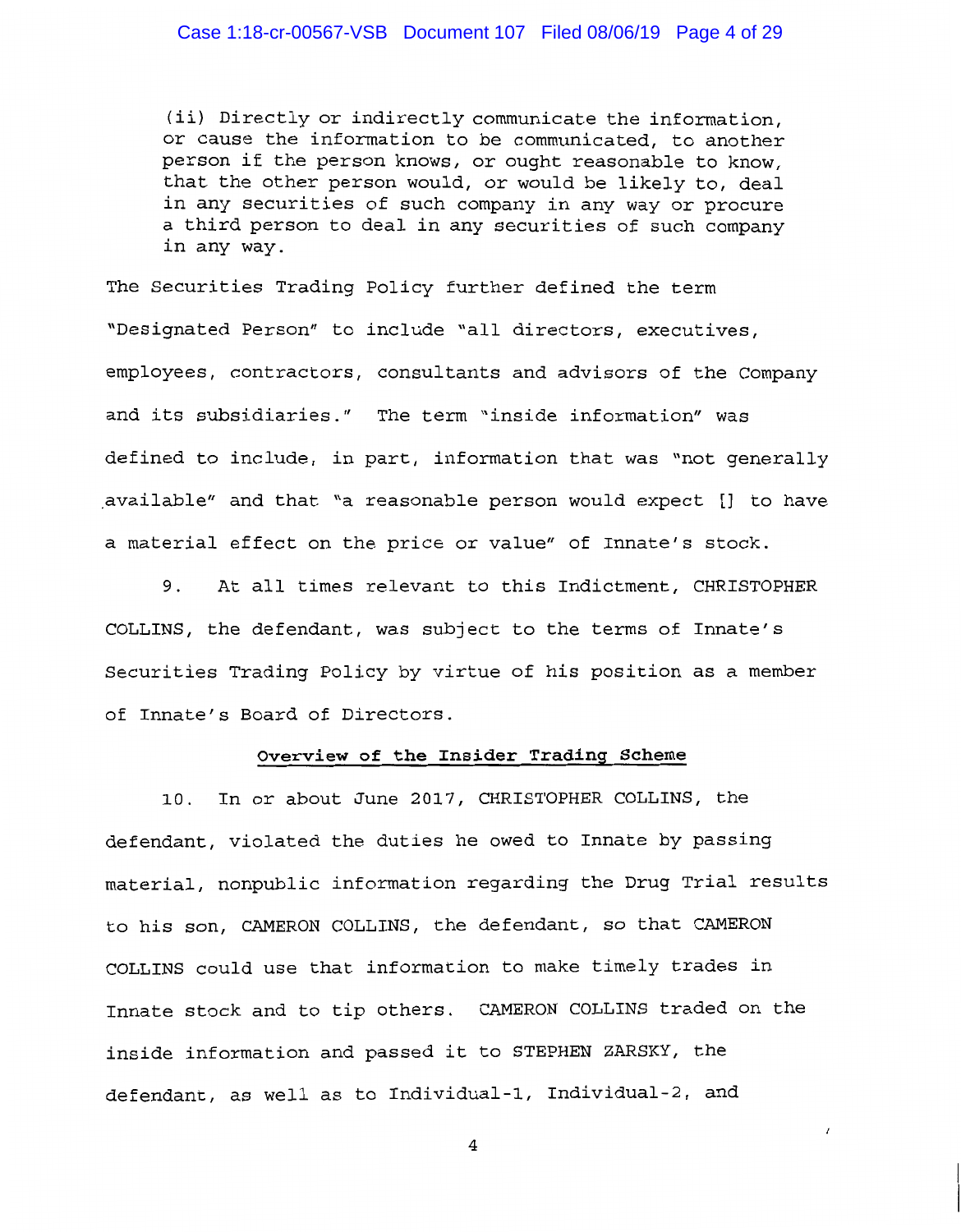## Case 1:18-cr-00567-VSB Document 107 Filed 08/06/19 Page 5 of 29

Individual-6, so that they could utilize the information for the same purpose. ZARSKY, in turn, traded on the information and used it to tip Individual-3, Individual-4, and Individual-5, so that they too could engage in timely trades in Innate stock. All of these trades preceded the public release of the negative Drug Trial results, and were timed to avoid losses that they would have suffered once that news became public.

11. In total, these trades allowed CHRISTOPHER COLLINS, CAMERON COLLINS, and STEPHEN ZARSKY, the defendants, and Individual-1 through Individual-6, to avoid over \$768,000 in losses that they would have otherwise incurred if they had sold their stock in Innate after the Drug Trial results became public.

## The Drug Trial Results

12. In or about October 2014, Innate initiated a Phase 2B clinical trial of its primary drug, MIS416. The Drug Trial was "blinded," meaning that neither the administrators of the Drug Trial nor Innate's leadership would know or be able to determine the results of the Drug Trial until it was completed, after which point data collected during the course of the Drug Trial would be unblinded and analyzed. Successful completion of the Drug Trial was a necessary prerequisite to the commercialization of MIS416. Because Innate had no other significant products in development, its stock price was tied to the success of MIS416.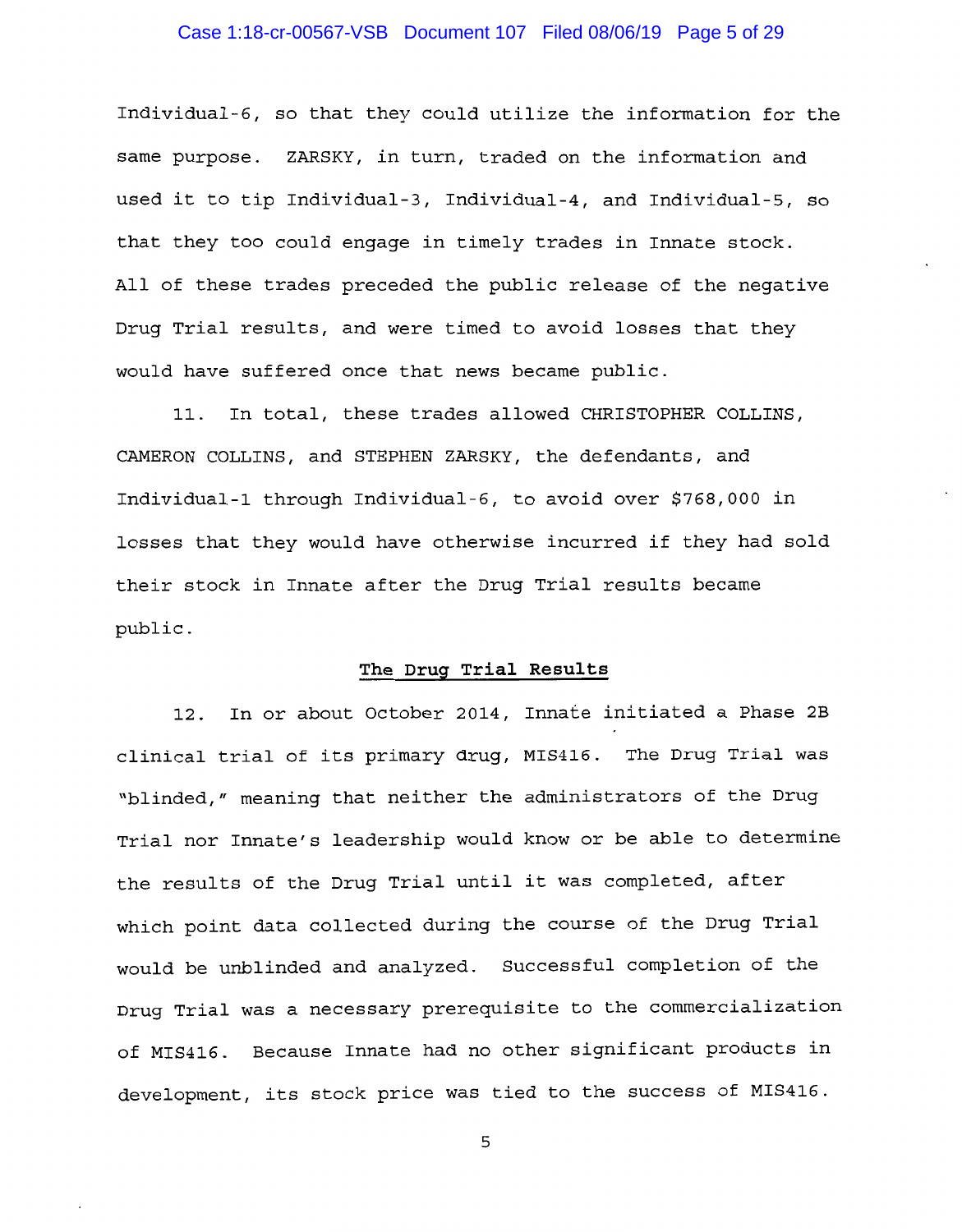# Case 1:18-cr-00567-VSB Document 107 Filed 08/06/19 Page 6 of 29

 $13.$ The Drug Trial was widely expected to be completed around the Summer of 2017. On or about April 20, 2017, for example, Innate issued a press release stating that "[a] final report on the outcomes of the [Drug Trial] should be available in late August or during September" of that year, but that "[i]nitial 'topline' data may become available prior to the release of this report and if so, will be released to the market at that time." Further, on or about June 9, 2017, Innate's Chief Executive Officer ("CEO") sent various individuals, including CHRISTOPHER COLLINS, the defendant, an email stating that "the delivery date for [the] review and 'verdict'" of the Drug Trial "will [] occur at COB on US Thursday June 22nd."

14. As the summer progressed, individuals within Innate remained optimistic that the Drug Trial results would be positive. As late as June 21, 2017, for example, Innate announced in a press release that it had received clearance from the U.S. Food and Drug Administration to open an Investigational New Drug ("IND") application (the "FDA Announcement"). The IND process is an early step in securing approval for a drug in the United States, and is intended to help ensure that subsequent trials will be designed in a manner to pass FDA scrutiny. Innate's press release described this approval as "a further important milestone in the ongoing clinical development of the Company's lead drug candidate MIS416."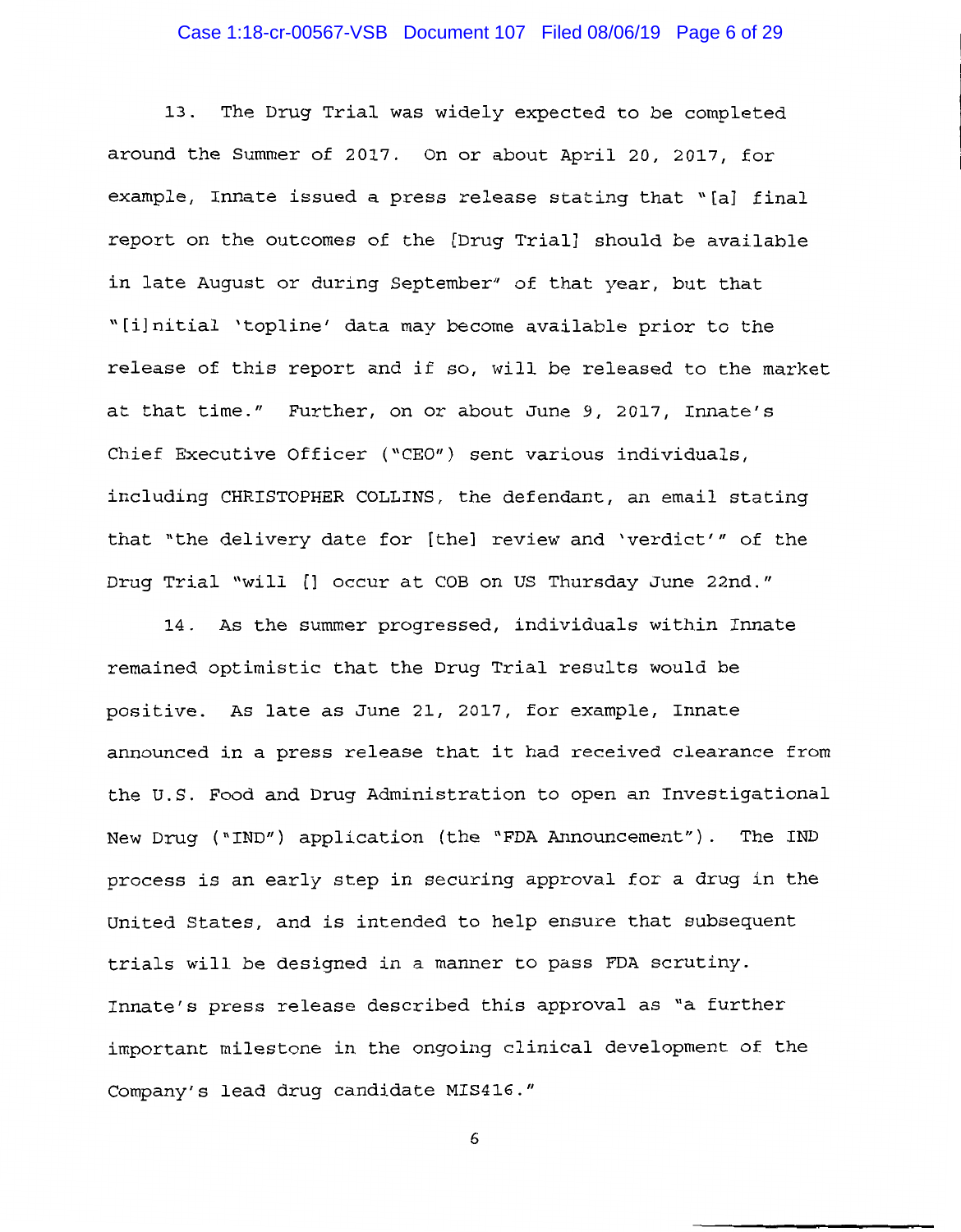## Case 1:18-cr-00567-VSB Document 107 Filed 08/06/19 Page 7 of 29

15. The initial Drug Trial results were made available by trial administrators to Innate's CEO on June 22, 2017. These results established that MIS416 lacked therapeutic value in the treatment of SPMS. The results were not publicly released at that time.

16. On the night of June 22, 2017, which was the morning of June 23, 2017 in Australia, Innate issued a press release stating, in substance and in part, that Innate had requested that the ASX halt trading in Innate's stock on the ASX "as [Innate] has received results from its Phase 2B trial of MIS416 in patients with secondary progressive multiple sclerosis." The press release further stated that Innate expected the halt to end on June 27, 2017, at which point Innate would announce "the results of the trial."

17. The ASX issued a trading halt in Innate stock that same day. That halt, however, affected only the Australian market for Innate stock, not the U.S. OTC market. The trading halt also did not signal the direction of the MIS416 trial results. To the contrary, the ASX routinely halts trading at a company's request in situations in which the company has become aware of material information, either positive or negative, but is not yet ready to announce that information to the public.

18. On the night of Monday, June 26, 2017, after the U.S. markets had closed, Innate issued a press release publicly

 $7^{\circ}$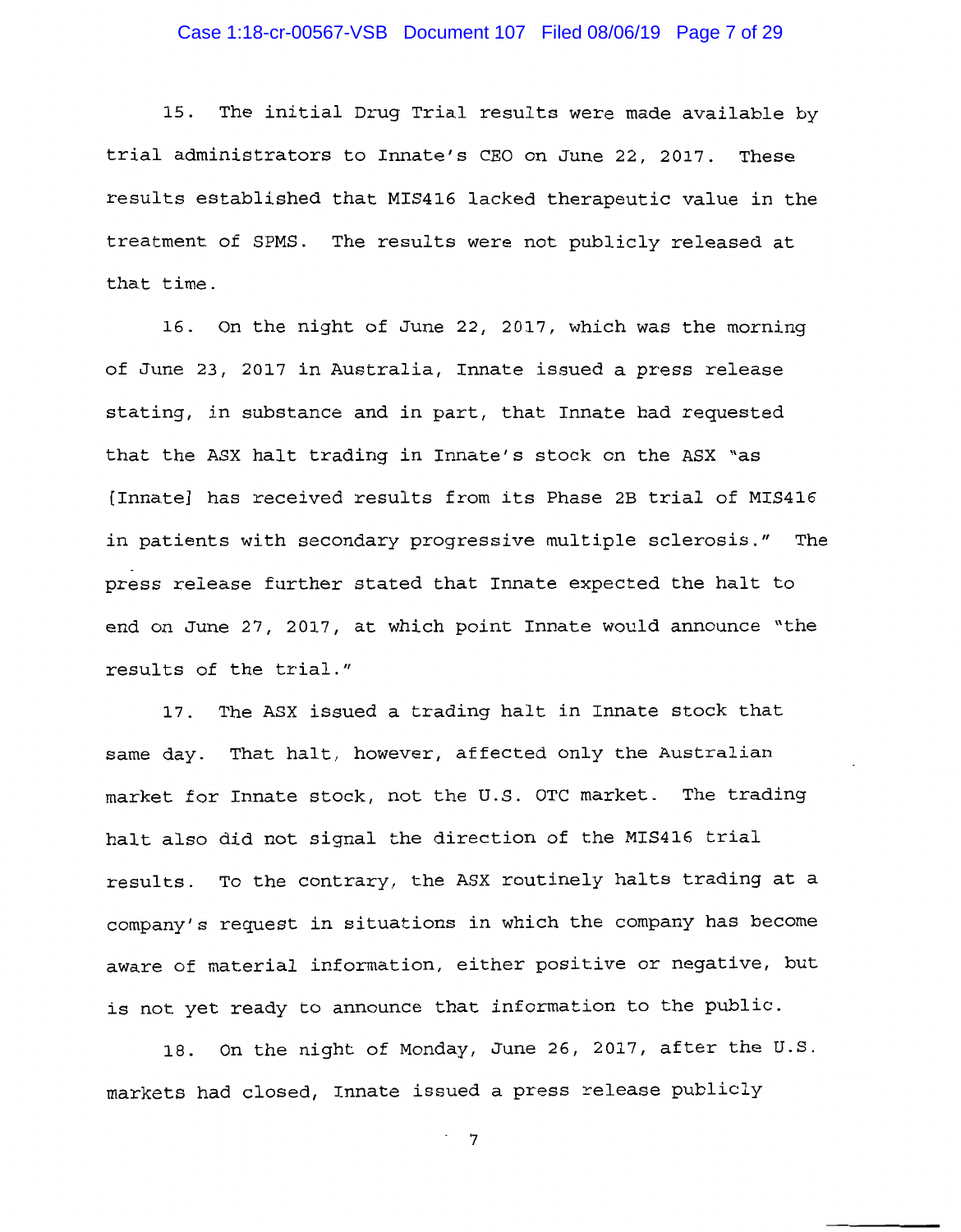# Case 1:18-cr-00567-VSB Document 107 Filed 08/06/19 Page 8 of 29

stating, in substance and in part, that MIS416 had failed its Drug Trial (the "Public Announcement"). As explained in the press release, MIS416 "did not show clinically meaningful or statistically significant differences in measures of neuromuscular function or patient reported outcomes."

Innate's stock price crashed in response to the Public 19. Announcement. On the previous trading day, Monday, June 26, 2017, Innate's stock had closed at approximately \$0.455 per share on U.S. OTC market. On or about Tuesday, June 27, 2017, after the Public Announcement, Innate's stock closed at approximately \$0.0351 per share, a drop of over 92% in value.

## Dissemination of the Drug Trial Results

20. On or about June 22, 2017 at approximately 6:55 PM, Innate's CEO sent an email describing the Drug Trial results to the company's Board of Directors, including CHRISTOPHER COLLINS, the defendant. The email explained to Innate's Board of Directors for the first time that the Drug Trial had been a failure. The email began, in part, "I have bad news to report," and continued to explain that "the top line analysis of the 'intent to treat' patient population (ie every subject who was successfully enrolled in the study) would pretty clearly indicate[s] 'clinical failure.'" The email continued, "Top-line 12-month data . . . show no clinically meaningful or statistically significant differences in [outcomes] between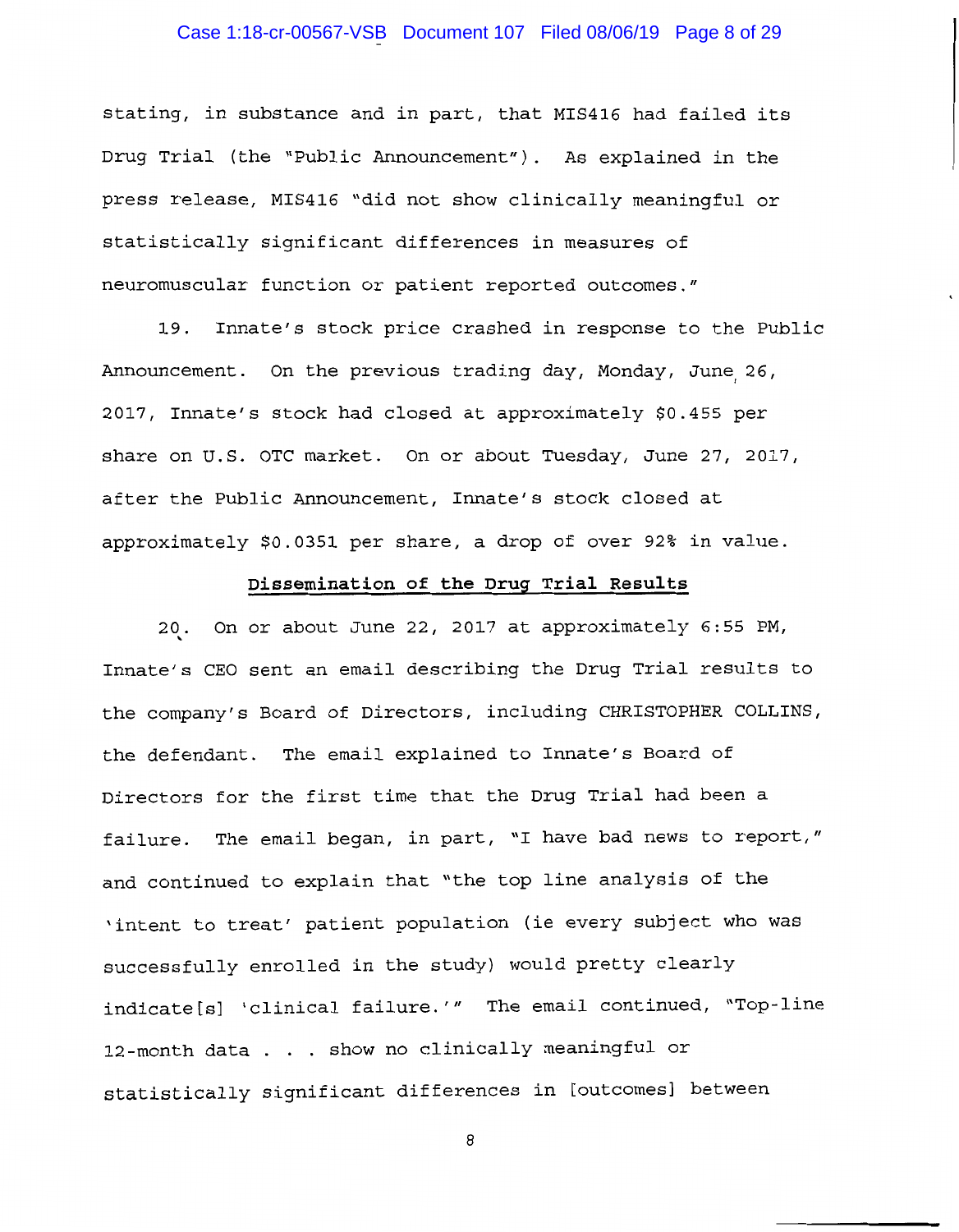## Case 1:18-cr-00567-VSB Document 107 Filed 08/06/19 Page 9 of 29

MIS416 and placebo," and concluded by stating, "No doubt we will want to consider this extremely bad news . . . . "

21. At the time CHRISTOPHER COLLINS, the defendant, received this email, he was attending the Congressional Picnic at the White House. At 7:10 PM, CHRISTOPHER COLLINS replied to the email, stating, in part, "Wow. Makes no sense. How are these results even possible???"

22. After responding to the Innate CEO's email at approximately 7:10 PM, the following telephone calls occurred at the following approximate times between CHRISTOPHER COLLINS and CAMERON COLLINS, the defendants:

| TIME               | <b>FROM</b>         | TO                  | <b>DURATION</b> |
|--------------------|---------------------|---------------------|-----------------|
| $(\text{Approx.})$ |                     |                     | (Approx.)       |
| $7:11:00$ PM       | Christopher Collins | Cameron Collins     | 0:00            |
| $7:11:23$ PM       | Christopher Collins | Cameron Collins     | 0:05            |
| $7:14:16$ PM       | Cameron Collins     | Christopher Collins | 0:05            |
| $7:14:51$ PM       | Cameron Collins     | Christopher Collins | 0:05            |
| $7:15:27$ PM       | Cameron Collins     | Christopher Collins | 0:05            |
| $7:15:50$ PM       | Christopher Collins | Cameron Collins     | 0:07            |
| $7:16:19$ PM       | Christopher Collins | Cameron Collins     | 6:08            |

23. The first six calls were "missed," meaning that the recipient of the call did not answer. During the 6:08 minute call at 7:16:19 PM, however, CHRISTOPHER COLLINS, the defendant, spoke to CAMERON COLLINS, the defendant, and told him, in sum and substance, that MIS416 had failed the Drug Trial.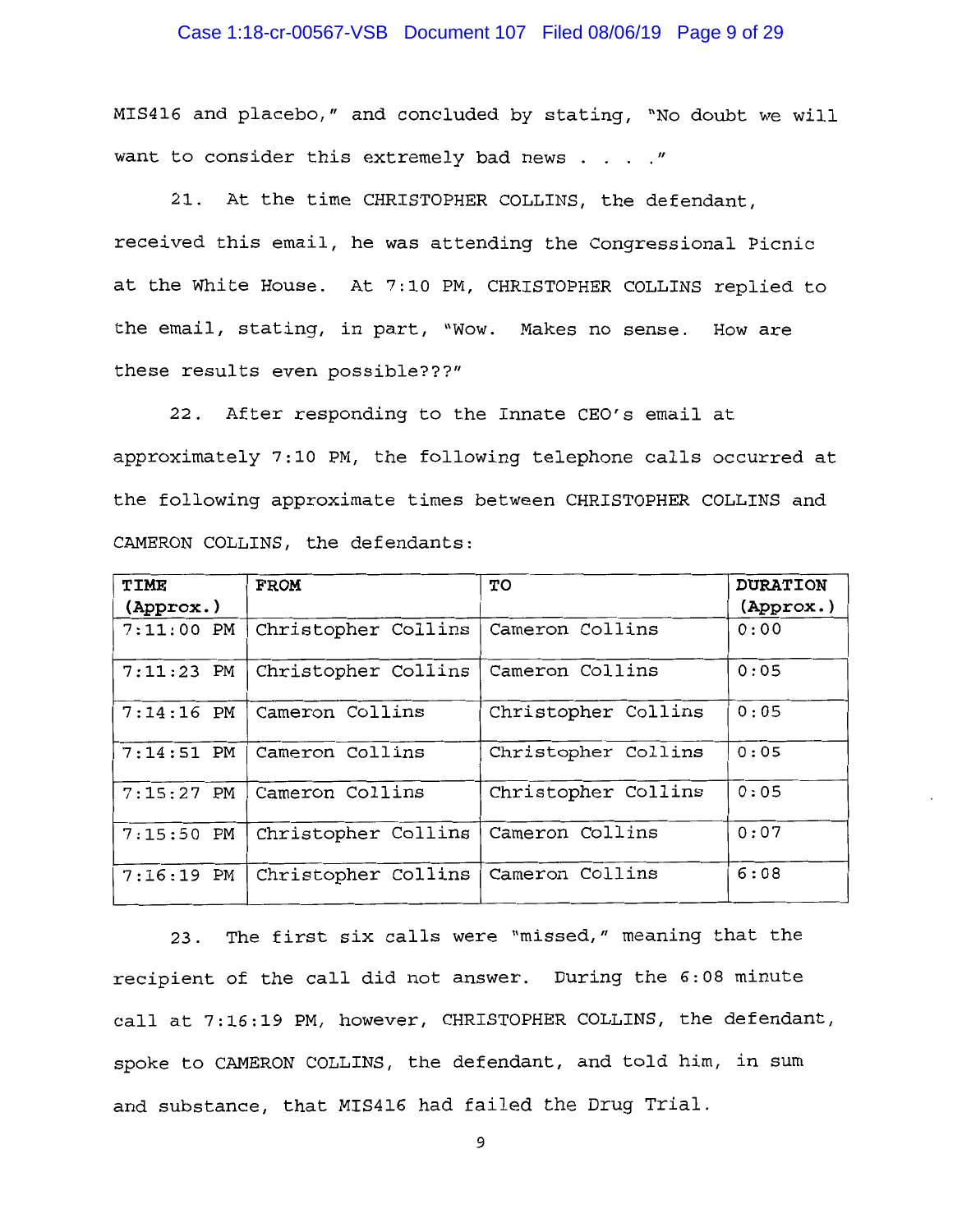## Case 1:18-cr-00567-VSB Document 107 Filed 08/06/19 Page 10 of 29

CHRISTOPHER COLLINS conveyed this material, nonpublic information to CAMERON COLLINS knowing that it was in breach of his duties to Innate and anticipating that CAMERON COLLINS would use it to trade and tip others.

24. CHRISTOPHER COLLINS, the defendant, did not trade himself, and his Innate stock ultimately declined by millions of dollars in value when the Drug Trial results were made public on June 26, 2017. As CHRISTOPHER COLLINS well knew, however, he was virtually precluded from trading his own shares. CHRISTOPHER COLLINS' Innate shares were held in Australia and thus subject to the Australian trading halt. Unlike his son's shares, CHRISTOPHER COLLINS' shares were not held at a U.S. broker where they could be traded in the domestic OTC market. Accordingly, he did not trade his own stock and instead tipped CAMERON COLLINS, the defendant.

## Trading by CAMERON COLLINS

The U.S. OTC market was closed when CAMERON COLLINS,  $25.$ the defendant, learned the negative Drug Trial results from CHRISTOPHER COLLINS, the defendant, on or about the night of June 22, 2017. The following morning, at approximately 7:42 AM, CAMERON COLLINS placed an online order with his brokerage firm to sell approximately 16,508 shares of Innate on the U.S. OTC market. This order was executed at approximately 9:30 AM, when the U.S. OTC market opened.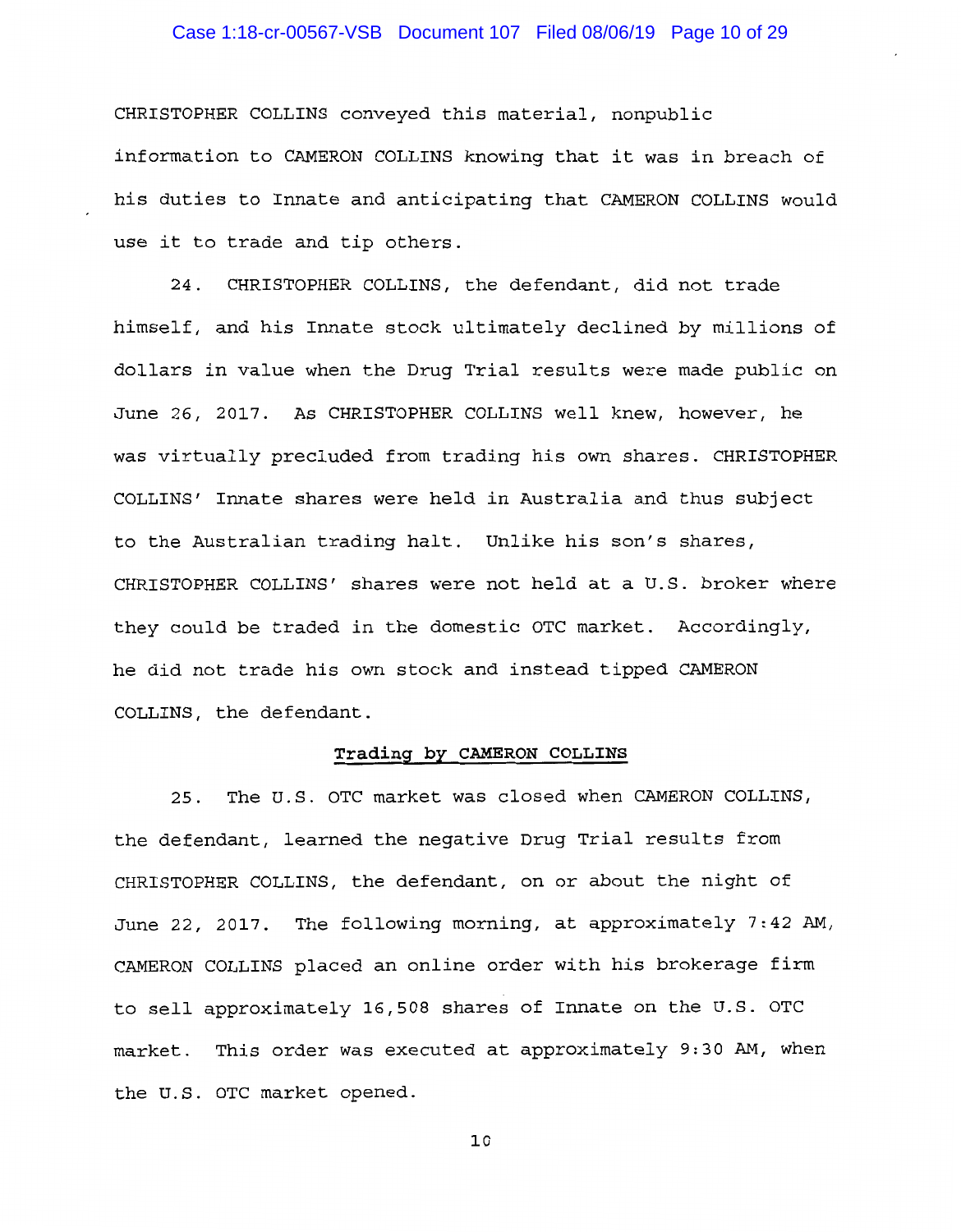## Case 1:18-cr-00567-VSB Document 107 Filed 08/06/19 Page 11 of 29

Later that day, CAMERON COLLINS, the defendant, placed  $26.$ approximately 17 additional orders to sell Innate stock. On or about June 26, 2017, the following Monday, CAMERON COLLINS placed approximately 36 additional orders to sell Innate stock. Many of the orders that CAMERON COLLINS placed on June 23, 2017, and June 26, 2017, moreover, occurred after additional discussion with CHRISTOPHER COLLINS, the defendant. For example, on Friday, June 23, 2017, at approximately 3:12 PM, CAMERON COLLINS placed a 5:05 minute call to CHRISTOPHER COLLINS. While the two were still on the phone, CAMERON COLLINS placed an online order with his broker to sell approximately 50,000 shares of Innate.

In total, CAMERON COLLINS, the defendant, sold  $27.$ approximately 1,391,500 shares of Innate stock between the morning of June 23, 2017, and the close of the market on June 26, 2017, when Innate publicly released the Drug Trial results. These sales allowed CAMERON COLLINS to avoid approximately \$570,900 in losses.

## Trading by Direct Tippees of CAMERON COLLINS

After learning the results from CHRISTOPHER COLLINS,  $28.$ the defendant, on or about the night of June 22, 2017, CAMERON COLLINS, the defendant, provided the Drug Trial results to at least the following three sets of individuals so that they could trade in advance of the Public Announcement: (1) his fiancée,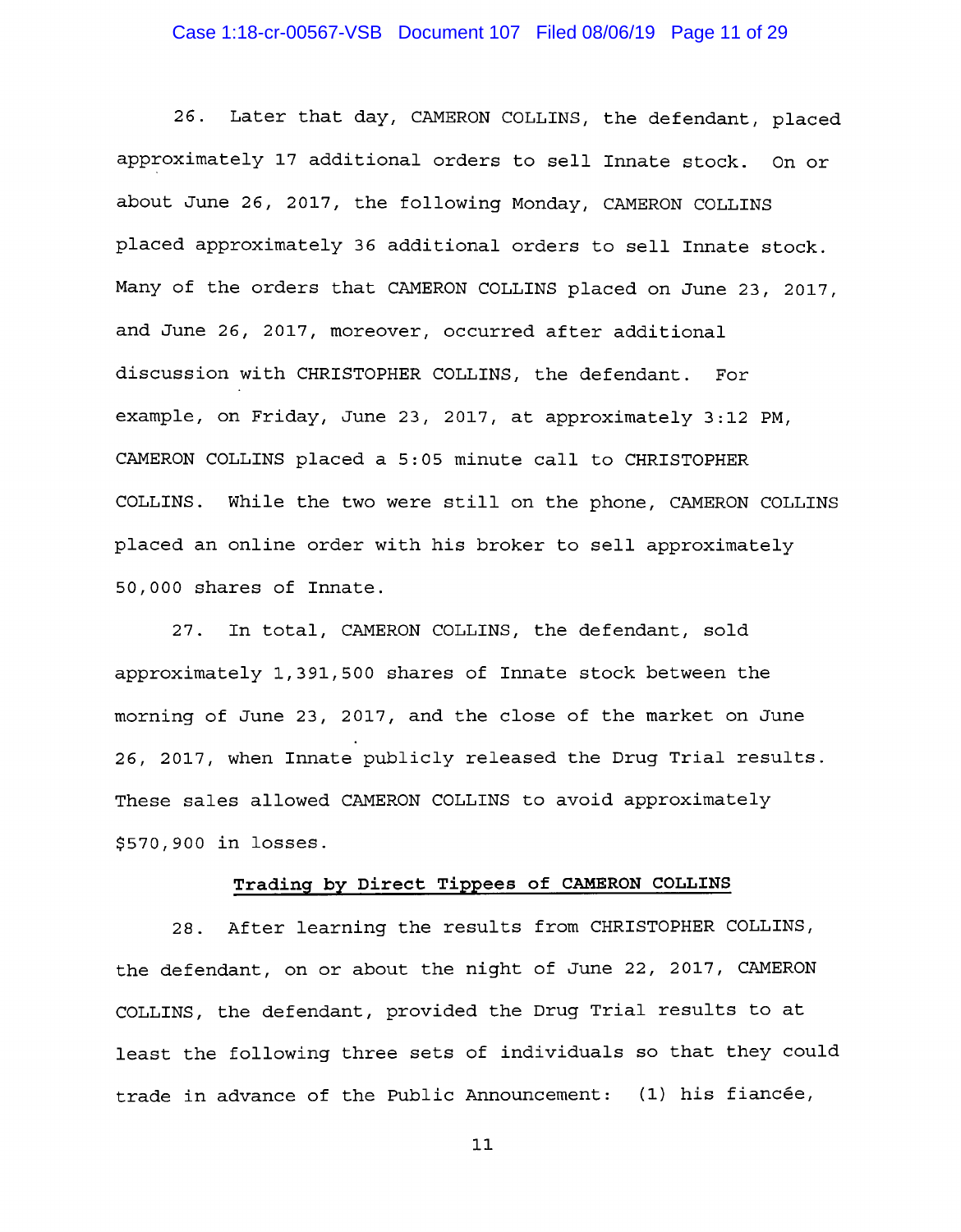# Case 1:18-cr-00567-VSB Document 107 Filed 08/06/19 Page 12 of 29

Individual-1; (2) STEPHEN ZARSKY, the defendant, and ZARSKY's wife, Individual-2; and (3) his friend, Individual-6. These individuals are discussed below.

## Sales by Individual-1

29. On or about June 19, 2017 and June 20, 2017, Individual-1 purchased approximately 40,464 shares of Innate stock. These purchases preceded the seemingly positive FDA Announcement by just days and were the first purchases of Innate stock in Individual-1's brokerage account. Nonetheless, on or about 9:37 AM on June 23, 2017, shortly after the U.S. OTC market opened, Individual-1 caused an order to be placed with Individual-1's brokerage firm to sell all of Individual-1's approximately 40,464 Innate shares. These sales allowed Individual-1 to avoid losses of approximately \$19,440.

## Sales by STEPHEN ZARSKY and Individual-2

30. On or about the night of June 22, 2017, after CAMERON COLLINS, the defendant, received the negative Drug Trial results from CHRISTOPHER COLLINS, the defendant, CAMERON COLLINS and Individual-1 drove to the home of STEPHEN ZARSKY, the defendant, and Individual-2 (the "Zarsky Residence"). CAMERON COLLINS and Individual-1 arrived at the Zarsky Residence at approximately 9:17 PM, when Individual-1 sent a text message to Individual-2 stating, in part, "We're here." Once at the Zarsky Residence, CAMERON COLLINS told ZARSKY and Individual-2 the following, in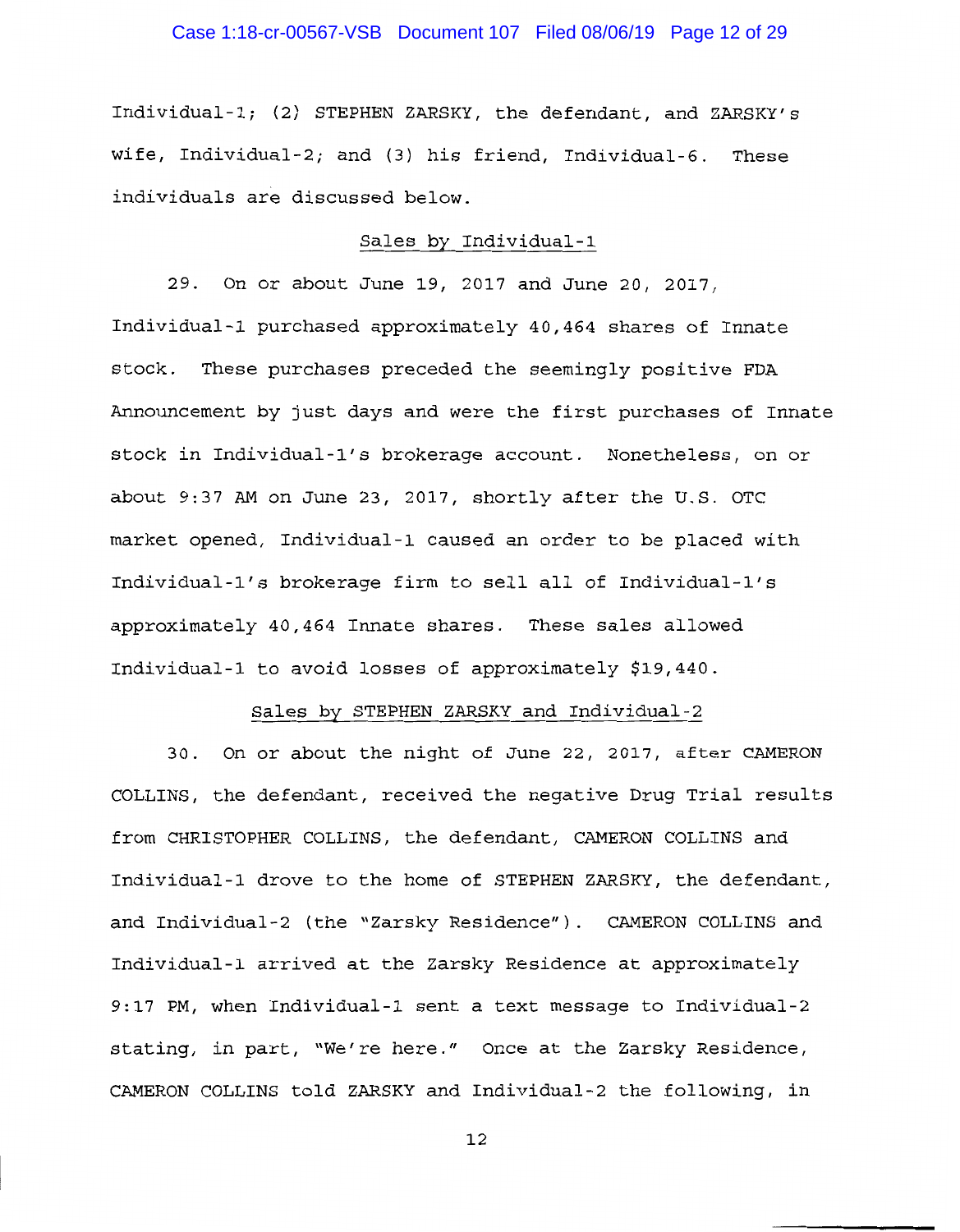## Case 1:18-cr-00567-VSB Document 107 Filed 08/06/19 Page 13 of 29

substance and in part: that MIS416 had failed the Drug Trial; that he intended to sell his own Innate shares; and that he would allow ZARSKY and Individual-2 to sell their Innate shares first so as to avoid depressing Innate's stock price with his own sales beforehand.

31. At approximately 9:34 PM on the night of June 22, 2017, while CAMERON COLLINS, the defendant, and Individual-1 were still at the Zarsky Residence, Individual-2 called her brokerage firm and asked, in substance and in part, to sell all of her Innate shares. A representative from the brokerage firm then walked Individual-2 through the process of placing an order to sell her Innate stock online. Individual-2 subsequently entered an order online to sell her shares. As a result of this order, approximately 30,250 of Individual-2's total holdings of 50,000 shares of Innate stock were sold on the ASX before trading of Innate was halted on the ASX later that night. Individual-2 sold the remainder of her shares on the U.S. OTC market the following morning, avoiding a total of approximately \$22,600 in losses.

32. At approximately 7:52 AM on the morning of June 23, 2017, STEPHEN ZARSKY, the defendant, placed an online order with his brokerage firm to sell all 303,005 of his Innate shares at a limit price of \$0.41 per share, well below the prior day's closing price of approximately \$0.52 per share. This order was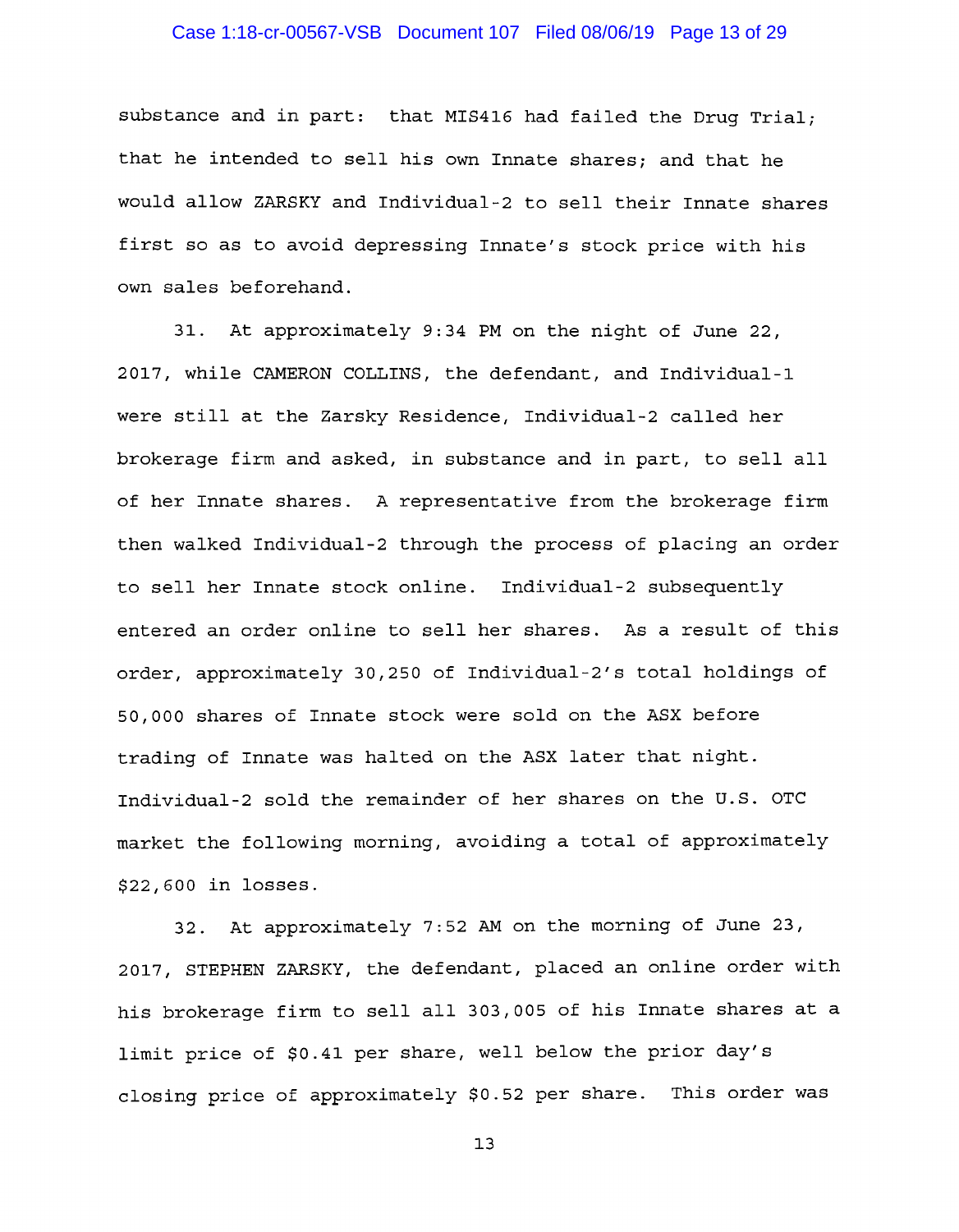## Case 1:18-cr-00567-VSB Document 107 Filed 08/06/19 Page 14 of 29

executed when the U.S. OTC market opened at approximately 9:30 AM, and the order was filled at \$0.51 per share, allowing ZARSKY to avoid approximately \$143,900 in losses.

## Sales by Individual-6

33. On or about 9:01 AM on June 26, 2017, CAMERON COLLINS, the defendant, placed a call to Individual-6, which Individual-6 did not answer. Individual-6 then sent CAMERON COLLINS a text message at 9:02 AM stating, "Sorry, on a conference call right now. Doing a little phone tag - what's going on?" CAMERON COLLINS responded, "Give me a call when you get a free minute." At approximately 9:14 AM, Individual-6 called CAMERON COLLINS, and the two had a 51 second conversation. During this conversation, CAMERON COLLINS told Individual-6, in substance and in part, that MIS416 had failed the Drug Trial, and that Individual-6 should consider selling Individual-6's Innate shares (which Individual-6 had purchased at an earlier date based in part on CAMERON COLLINS's recommendation).

34. Individual-6 subsequently sold all of his Innate shares prior to the Public Announcement, thereby avoiding approximately \$680 in losses.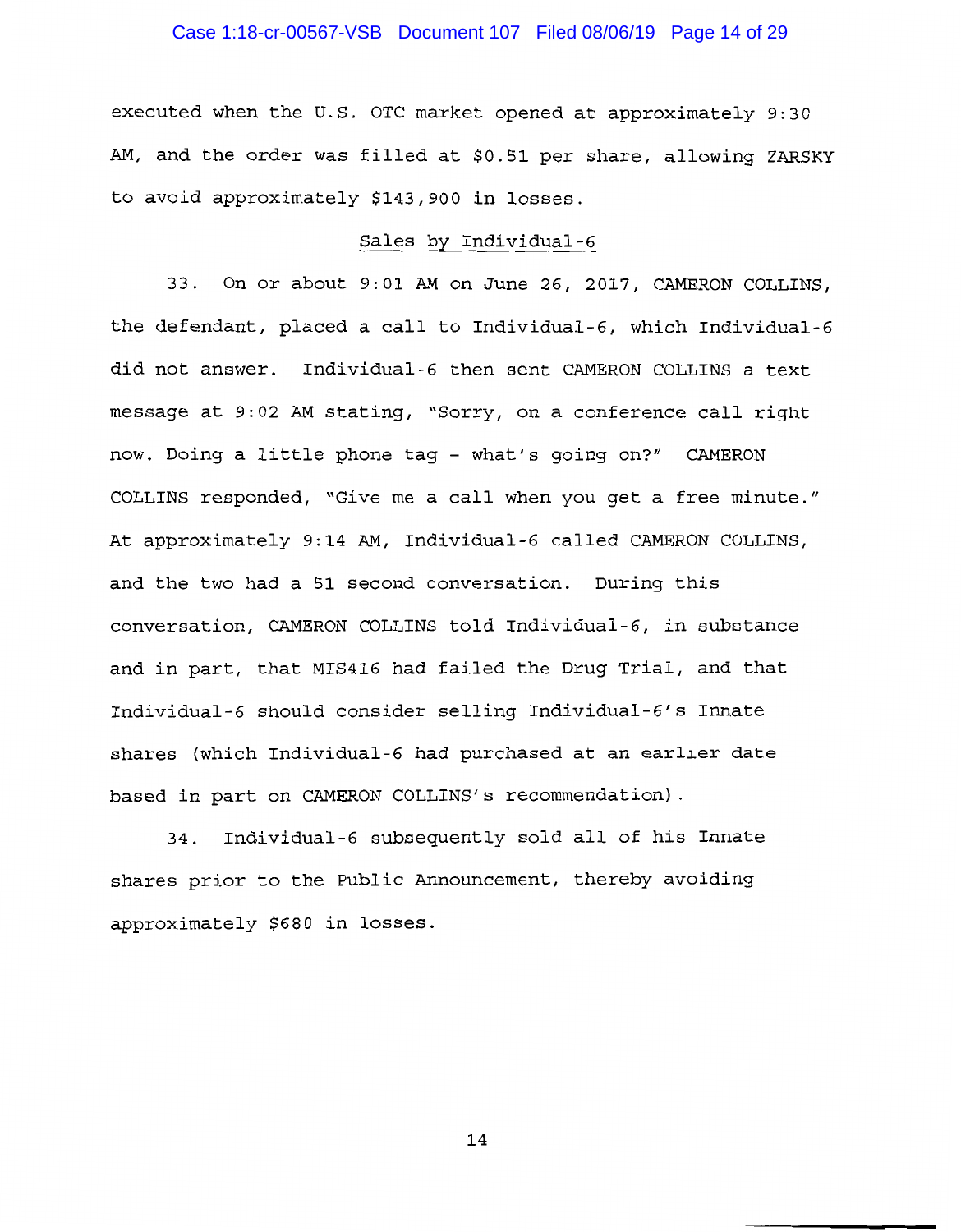## Trading by Direct Tippees of STEPHEN ZARSKY

35. On or about the morning of June 23, 2017, STEPHEN ZARSKY, the defendant, provided the negative Drug Trial results that he had learned from CAMERON COLLINS, the defendant, and Individual-1 to at least the following individuals, among others, or otherwise caused them to trade or attempt to trade in advance of the Public Announcement: (1) his brother, Individual-3; (2) his sister, Individual-4; and (3) his longstanding friend, Individual-5. These individuals are discussed below.

## Trading by Individual-3

36. At approximately 9:36 AM on June 23, 2017, minutes after he had finished selling his own shares, STEPHEN ZARSKY, the defendant, called Individual-3. Individual-3 did not answer but returned ZARSKY's call at approximately 9:40 AM. During this call. ZARSKY told Individual-3, in substance and in part, to sell Individual-3's Innate shares.

37. Correctly concluding that STEPHEN ZARSKY, the defendant, had inside information that he had received from the Collins family, Individual-3 did not ask questions. At approximately 9:43 AM on June 23, 2017--roughly one minute after Individual-3's call with ZARSKY--Individual-3 sold all of his Innate shares, avoiding losses of approximately \$4,200.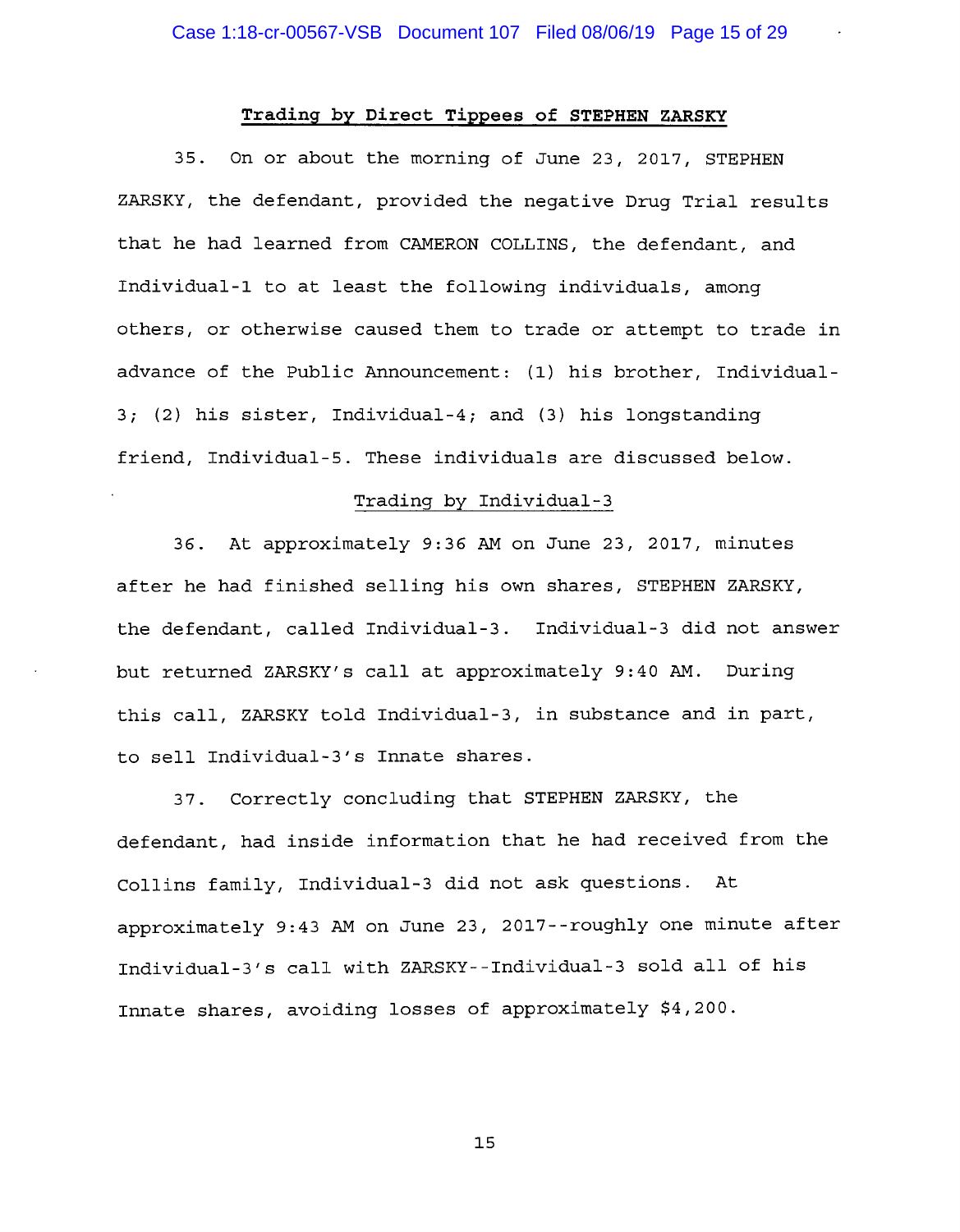$\mathcal{L}$ 

## Attempted Trading by Individual-4

38. At approximately 7:37 AM and 7:44 AM on the morning of June 23, 2017, STEPHEN ZARSKY, the defendant, sent text messages to Individual-4 stating, in part "Call me asap!" and "Call me immediately." ZARSKY and Individual-4 subsequently spoke by telephone at approximately 9:47 AM. During this and later calls, ZARSKY told Individual-4, in substance and in part, that Individual-4 needed to sell her Innate shares and not to ask why. Individual-4 attempted to sell her Innate shares after receiving ZARSKY's call, but Individual-4's broker was unable to execute Individual-4's order.

STEPHEN ZARSKY, the defendant, and Individual-1  $39.$ subsequently expressed confusion as to why Individual-4 had not traded. For example, the following text-message exchange occurred on or about June 27, 2017:

> [Individual-4 and Individual-4's ZARSKY: spouse] didn't get out but they are not complaining Individual-1: Strange that they didn't Individual-1: Such is life ZARSKY: Told them when I told [Individual-3] Individual-1: Yep ZARSKY: [Individual-3] got out Individual-1: That's that . . . . ZARSKY: Yes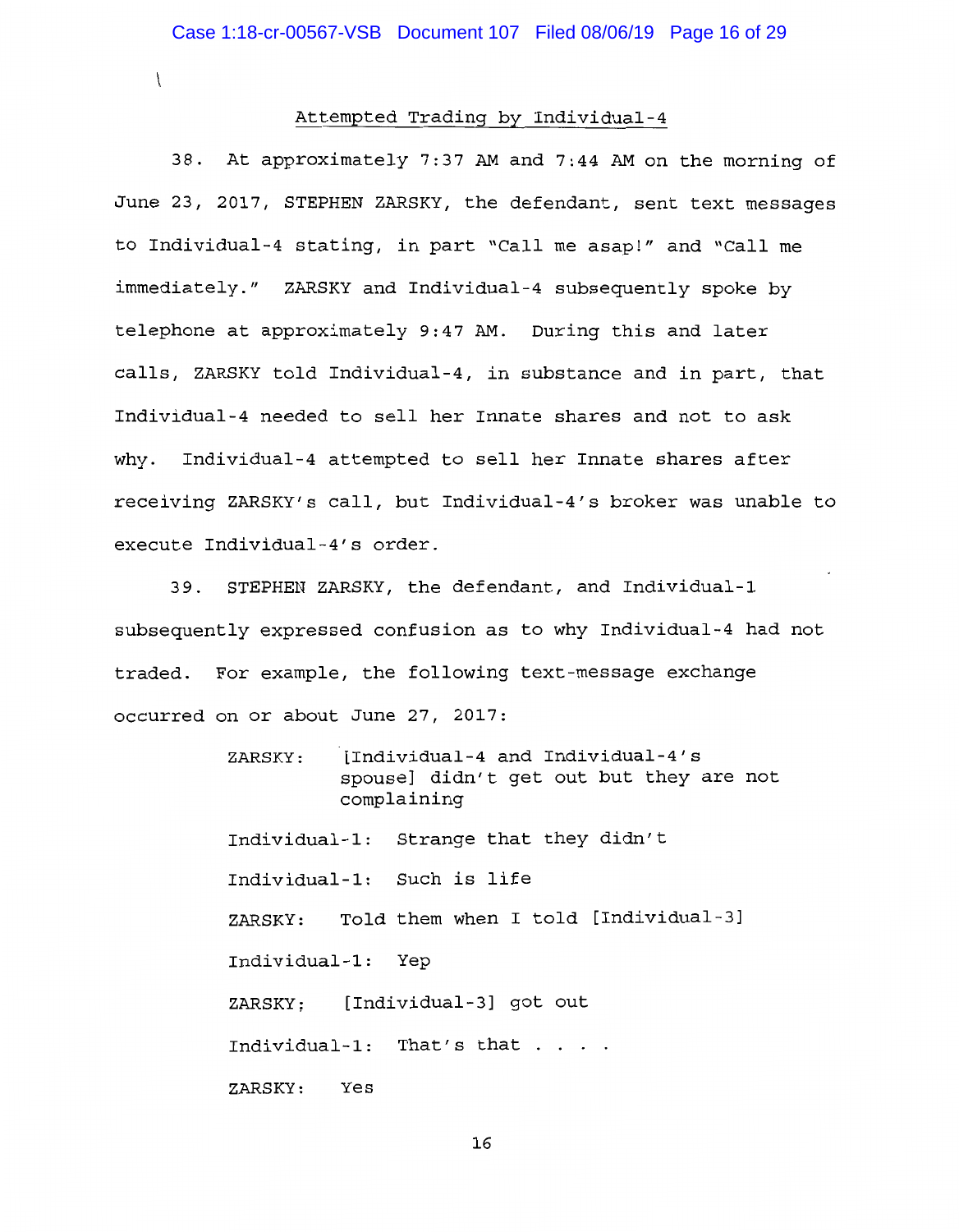ZARSKY, moreover, had a similar text-message exchange with Individual-3 on or about the same date:

- ZARSKY: [Individual-4 and Individual-4's spouse] never got out even though I told them both right after I spoke with you . . . .
- Individual-3: They have a broker they couldn't do it right away it was Friday and they couldn't get the guy to do it
- [Individual-4] doesn't want to talk ZARSKY: about it or hear any numbers again
- Individual-3: I was able to enter the trade myself right away

## Trading by Individual-5

40. At approximately 10:01 AM on June 23, 2017-approximately 30 minutes after his own sell order had been executed--STEPHEN ZARSKY, the defendant, called and spoke with Individual-5. During this call, ZARSKY told Individual-5, in substance and in part, that CAMERON COLLINS, the defendant, had told ZARSKY that MIS416 had failed the Drug Trial. Minutes later, Individual-5 sold all of his shares of Innate, avoiding losses of approximately \$6,700.

41. STEPHEN ZARSKY also told Individual-5, in substance and in part, that CAMERON COLLINS intended to purchase a house so that CAMERON COLLINS would have an ostensible excuse for the timing of his own trades in Innate if he were ever asked about them.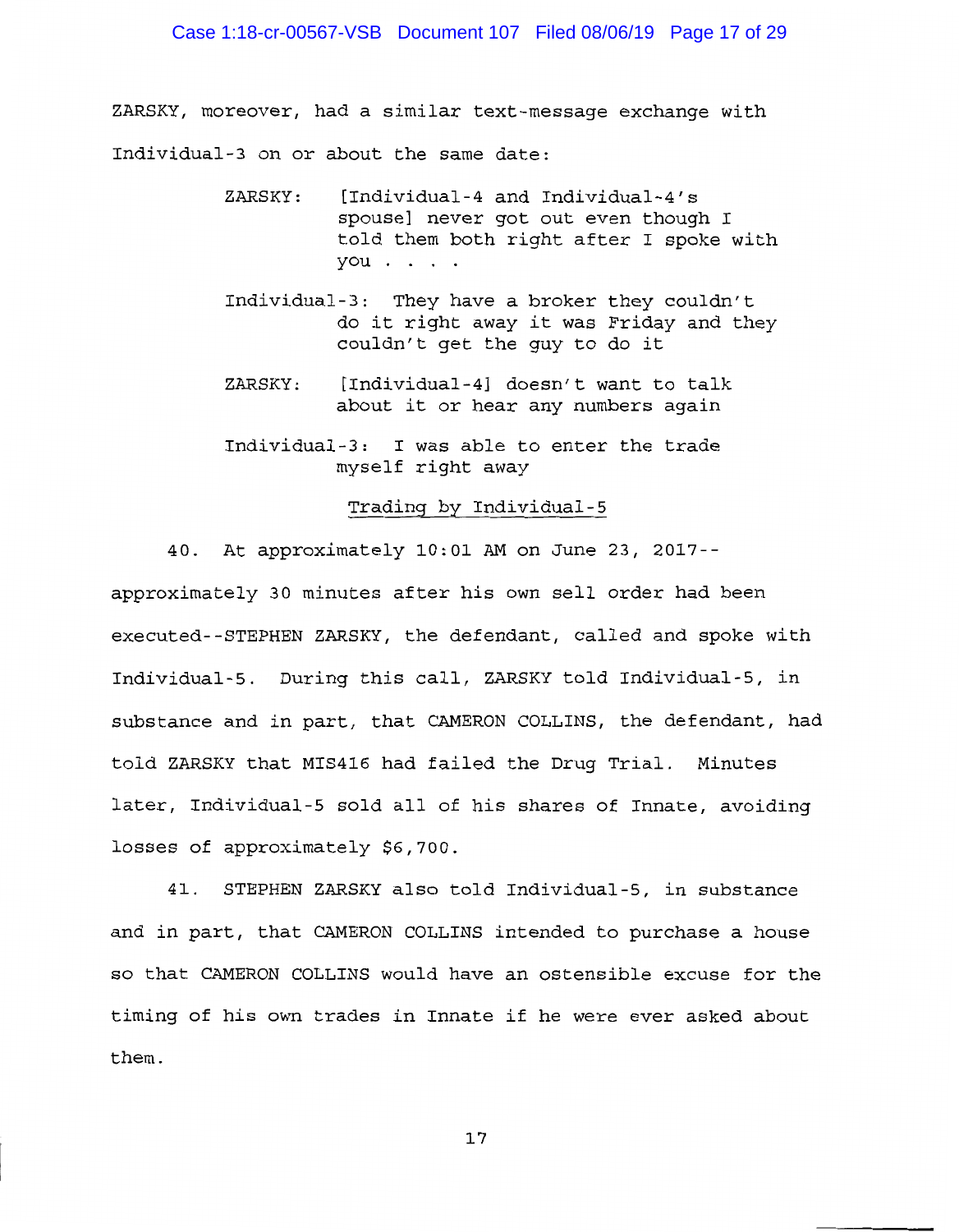# Statutory Allegations

42. In or about June 2017, in the Southern District of New York and elsewhere, CHRISTOPHER COLLINS, CAMERON COLLINS, and STEPHEN ZARSKY, the defendants, and others known and unknown, willfully and knowingly did combine, conspire, confederate, and agree together and with each other to commit an offense against the United States, to wit, securities fraud, in violation of Title 15, United States Code, Sections 78j(b) and 78ff, and Title 17, Code of Federal Requlations, Section 240.10b-5.

43. It was a part and object of the conspiracy that CHRISTOPHER COLLINS, CAMERON COLLINS, and STEPHEN ZARSKY, the defendants, and others known and unknown, willfully and knowingly, directly and indirectly, by use of the means and instrumentalities of interstate commerce, and of the mails, and the facilities of national securities exchanges, would and did use and employ manipulative and deceptive devices and contrivances in connection with the purchase and sale of securities, in violation of Title 17, Code of Federal Regulations, Section 240.10b-5, by: (a) employing devices, schemes, and artifices to defraud; (b) making untrue statements of material fact and omitting to state material facts necessary in order to make the statements made, in the light of the circumstances under which they were made, not misleading; and (c) engaging in acts, practices, and courses of business which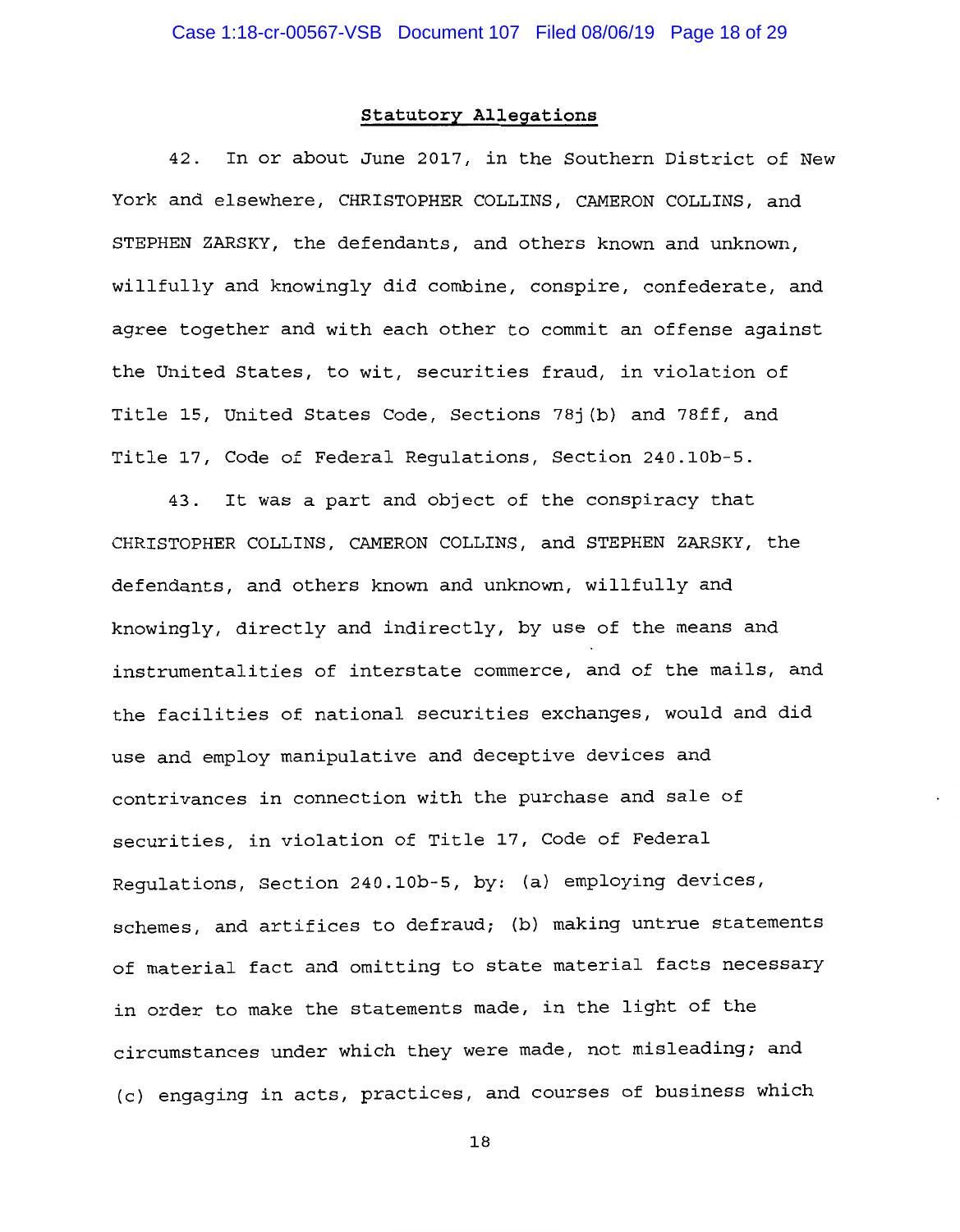## Case 1:18-cr-00567-VSB Document 107 Filed 08/06/19 Page 19 of 29

operated and would operate as a fraud and deceit upon persons, in violation of Title 15, United States Code, Sections 781(b) and 78ff.

#### Overt Acts

44. In furtherance of the conspiracy and to effect its illegal object, CHRISTOPHER COLLINS, CAMERON COLLINS, and STEPHEN ZARSKY, the defendants, and others known and unknown, committed the following overt acts, among others, in the Southern District of New York and elsewhere:

On or about June 22, 2017, CHRISTOPHER COLLINS  $a.$ told CAMERON COLLINS, in substance and in part, that MIS416 had failed its Drug Trial so that CAMERON COLLINS could sell his Innate shares before the Public Announcement and tip others.

b. On or about June 22, 2017, CAMERON COLLINS told Individual-1, in substance and in part, that MIS416 had failed the Drug Trial so that Individual-1 could sell Individual-1's shares before the Public Announcement.

c. On or about June 23, 2017 and June 26, 2017, CAMERON COLLINS sold approximately 1,391,500 shares of Innate stock based in part on material, nonpublic information he had received from CHRISTOPHER COLLINS.

On or about June 23, 2017, STEPHEN ZARSKY sold d. approximately 303,500 shares of Innate stock based in part on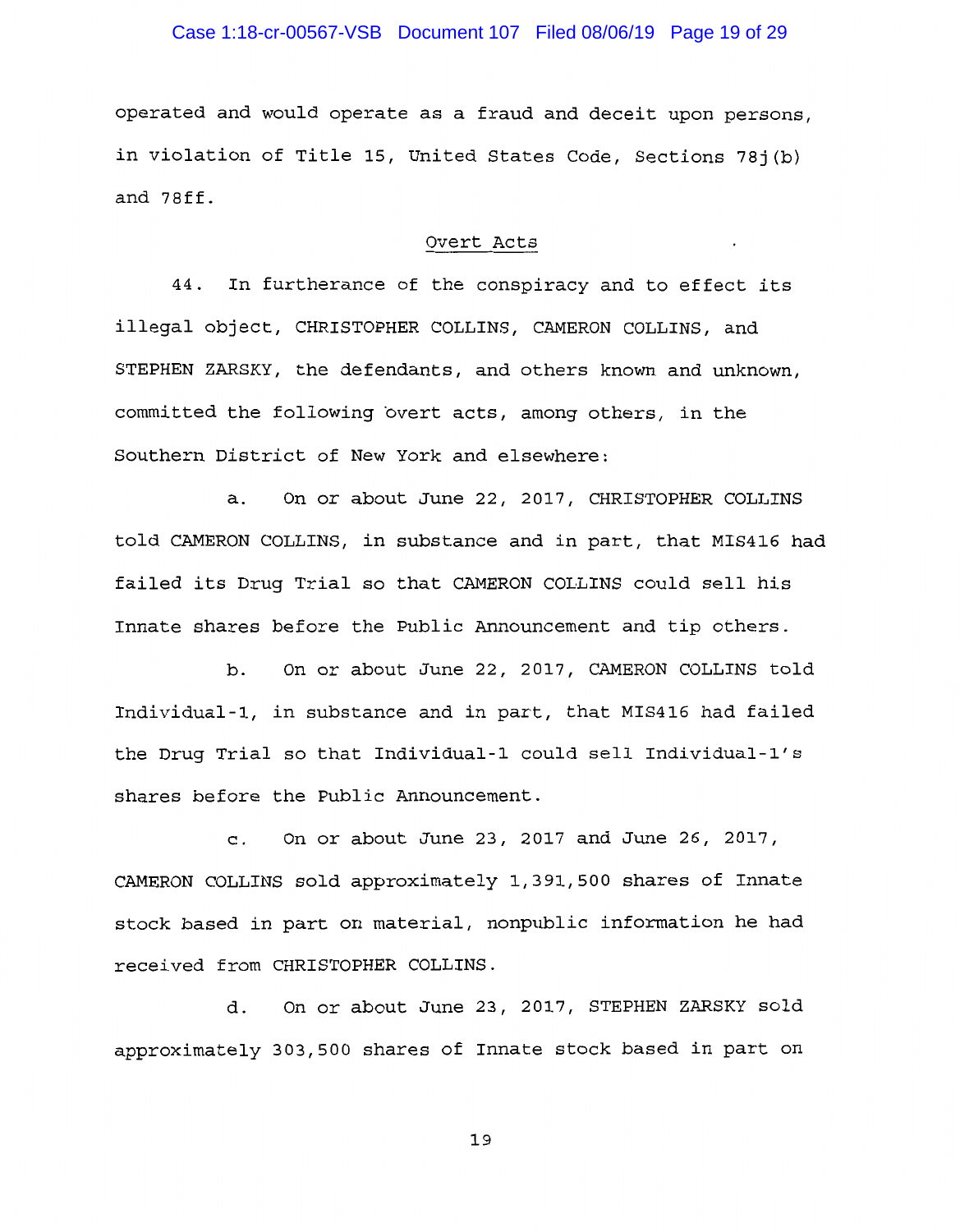## Case 1:18-cr-00567-VSB Document 107 Filed 08/06/19 Page 20 of 29

material, nonpublic information he had received from CAMERON COLLINS.

(Title 18, United States Code, Section 371.)

# COUNTS TWO THROUGH EIGHT (Securities Fraud)

The allegations contained in paragraphs 1 through 40 and 45. 44 of this Indictment are hereby repeated, realleged, and incorporated by reference, as if fully set forth herein.

46. On or about the dates set forth below, in the Southern District of New York and elsewhere, CHRISTOPHER COLLINS, CAMERON COLLINS, and STEPHEN ZARSKY, the defendants, willfully and knowingly, directly and indirectly, by use of the means and instrumentalities of interstate commerce, and of the mails, and the facilities of national securities exchanges, used and emploved manipulative and deceptive devices and contrivances in connection with the purchase and sale of securities, in violation of Title 17, Code of Federal Regulations, Section 240.10b-5, by: (a) employing devices, schemes, and artifices to defraud; (b) making untrue statements of material fact and omitting to state material facts necessary in order to make the statements made, in the light of the circumstances under which they were made, not misleading; and (c) engaging in acts, practices, and courses of business which operated and would operate as a fraud and deceit upon persons, to wit, CHRISTOPHER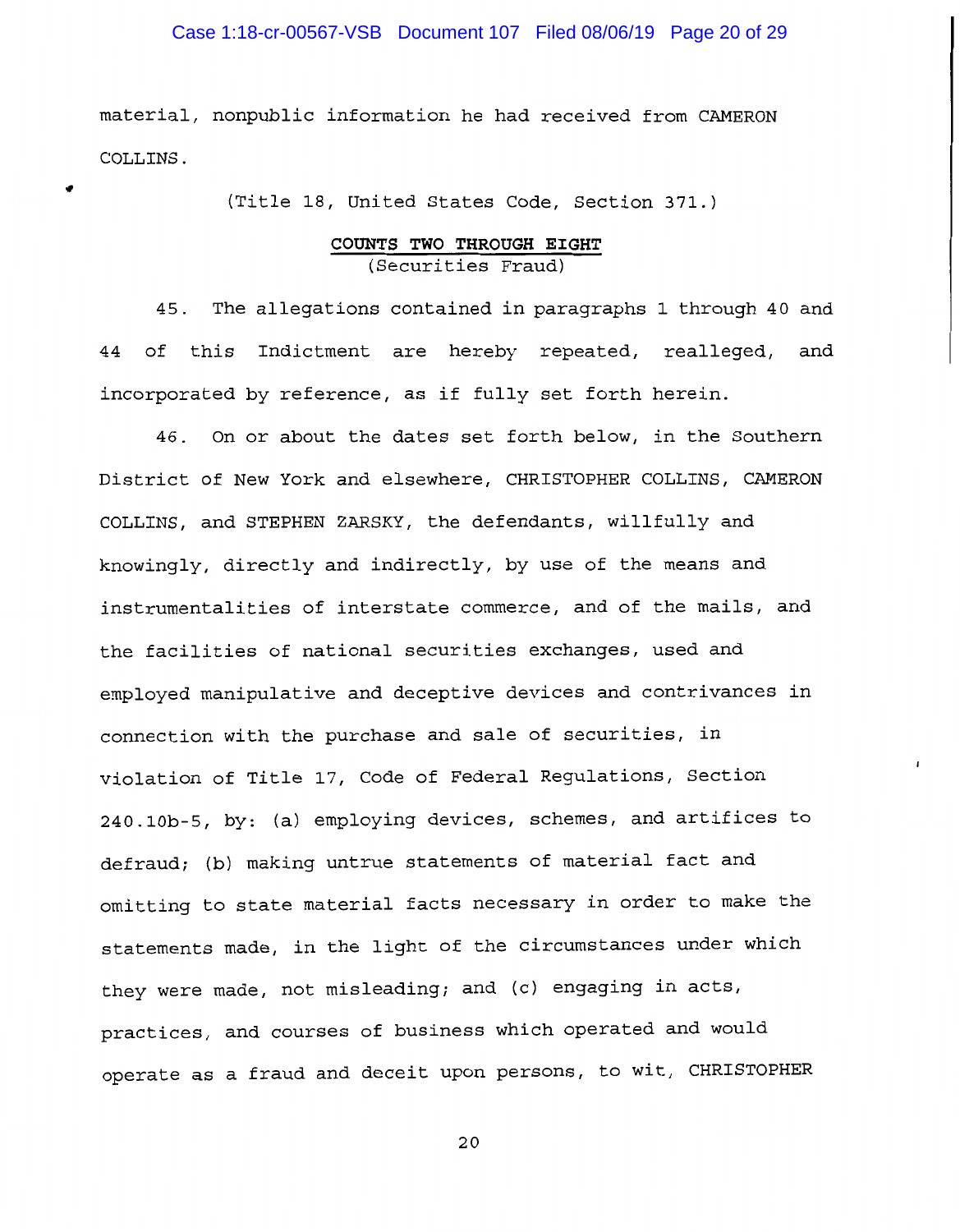# Case 1:18-cr-00567-VSB Document 107 Filed 08/06/19 Page 21 of 29

COLLINS provided material, nonpublic information to CAMERON COLLINS in violation of his duties of trust and confidence, and CAMERON COLLINS and ZARSKY used material, nonpublic information aware of this breach of duty to execute and cause others to execute the securities transactions listed below on or about the dates listed below:

| Count          | Defendants           | Order      | Transaction            |
|----------------|----------------------|------------|------------------------|
|                |                      | Dates      |                        |
| $\overline{2}$ | CHRISTOPHER COLLINS; | June 23-   | Sale of 1,391,500      |
|                | CAMERON COLLINS      | 26, 2017   | shares of Innate held  |
|                |                      |            | by Cameron Collins     |
| 3              | CHRISTOPHER COLLINS; | June 23,   | Sale of 303,500 shares |
|                | CAMERON COLLINS;     | 2017       | of Innate held by      |
|                | STEPHEN ZARSKY       |            | Stephen Zarsky         |
| 4              | CHRISTOPHER COLLINS; | June 23,   | Sale of 40,464 shares  |
|                | CAMERON COLLINS      | 2017       | of Innate held by      |
|                |                      |            | Individual-1           |
| 5              | CHRISTOPHER COLLINS; | June 22-   | Sale of 19,750 shares  |
|                | CAMERON COLLINS;     | 23, 2017   | of Innate held by      |
|                | STEPHEN ZARSKY       |            | Individual-2           |
| 6              | STEPHEN ZARSKY       | June 23,   | Sale of 4,500 shares   |
|                |                      | 2017       | of Innate held by      |
|                |                      |            | Individual-3           |
| 7              | STEPHEN ZARSKY       | June 23,   | Sale of 14,800 shares  |
|                |                      | 2017       | of Innate held by      |
|                |                      |            | Individual-5           |
| 8              | CAMERON COLLINS      | June $25-$ | Sale of 1,600 shares   |
|                |                      | 26, 2017   | of Innate held by      |
|                |                      |            | Individual-6           |

(Title 15, United States Code, Sections 78j(b) & 78ff; Title 17, Code of Federal Regulations, Section 240.10b-5; and Title 18, United States Code, Section 2.)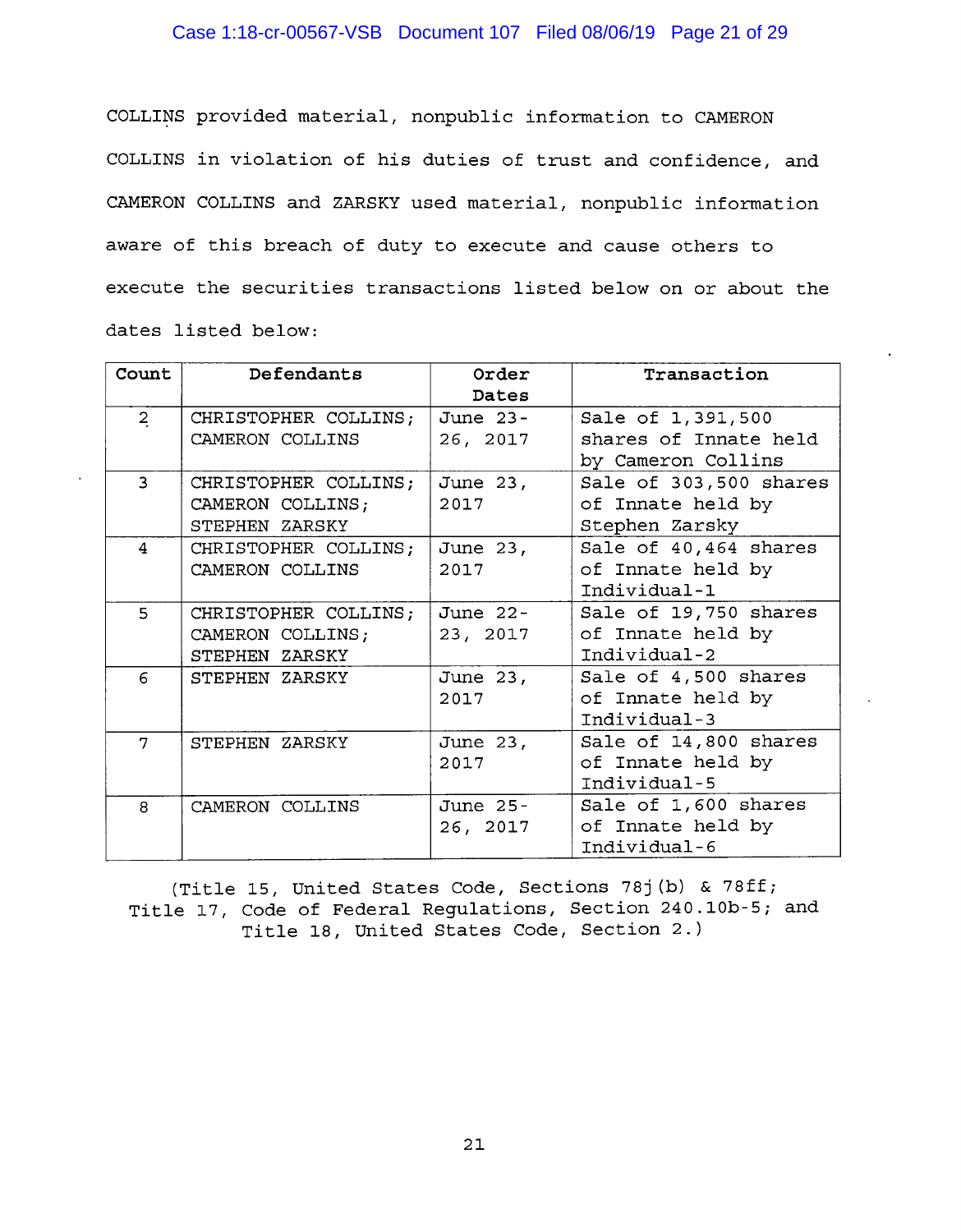#### COUNT NINE

(Conspiracy to Commit Wire Fraud)

The Grand Jury further charges:

47. The allegations contained in paragraphs 1 through 40 and 44 of this Indictment are hereby repeated, realleged, and incorporated by reference, as if fully set forth herein.

In or about June 2017, in the Southern District of New 48. York and elsewhere, CHRISTOPHER COLLINS, CAMERON COLLINS, and STEPHEN ZARSKY, the defendants, and others known and unknown, willfully and knowingly combined, conspired, confederated, and agreed together and with each other to commit wire fraud, in violation of Title 18, United States Code, Section 1343.

It was a part and an object of the conspiracy that 49. CHRISTOPHER COLLINS, CAMERON COLLINS, and STEPHEN ZARSKY, the defendants, and others known and unknown, willfully and knowingly, having devised and intending to devise a scheme and artifice to defraud, and for obtaining money and property by means of false and fraudulent pretenses, representations, and promises, would and did transmit and cause to be transmitted by means of wire, radio, and television communication in interstate and foreign commerce writings, signs, signals, pictures, and sounds for the purpose of executing such scheme and artifice, in violation of Title 18, United States Code, Section 1343.

(Title 18, United States Code, Section 1349.)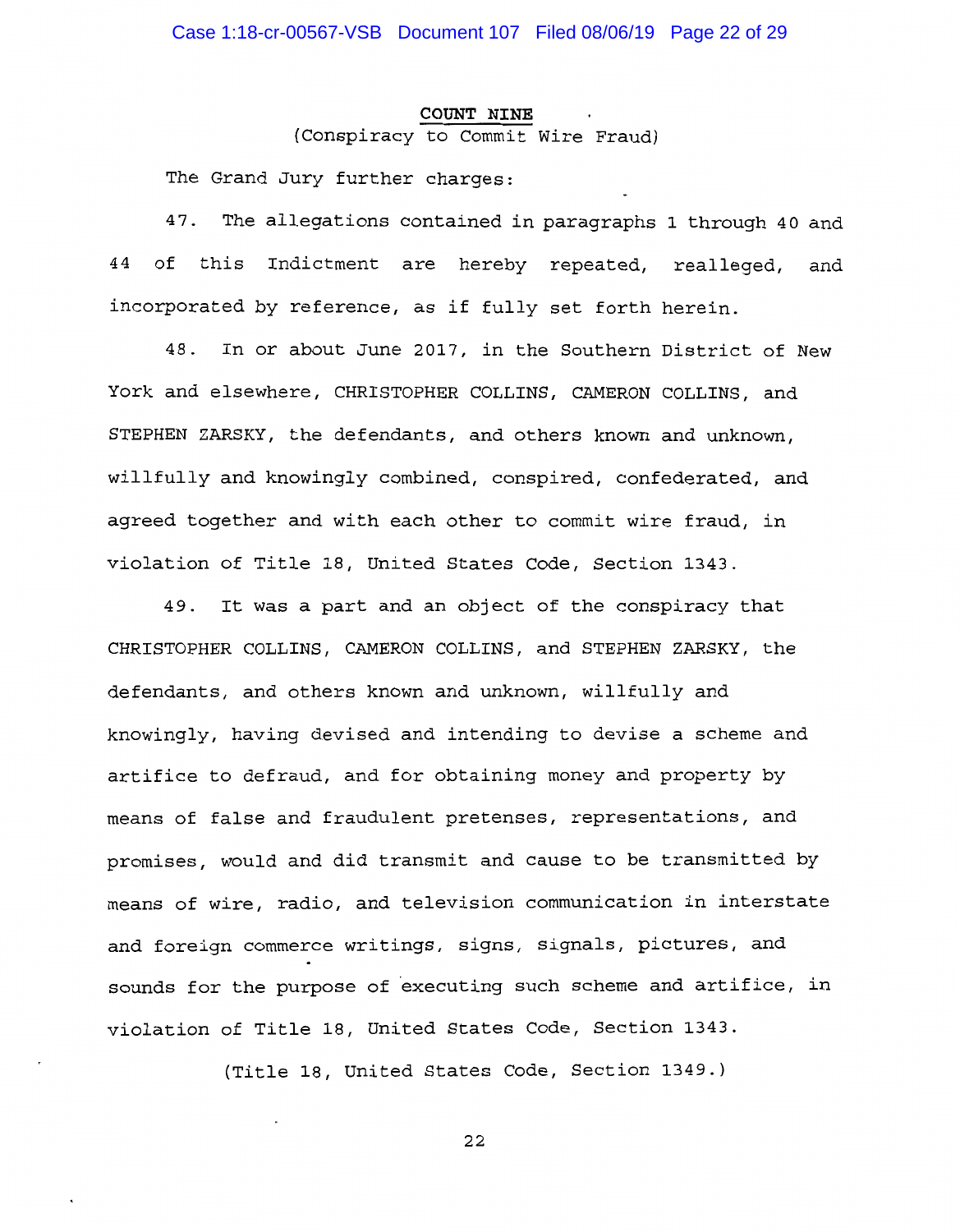## COUNT TEN (Wire Fraud)

The Grand Jury further charges:

50. The allegations contained in paragraphs 1 through 40 and 44 of this Indictment are hereby repeated, realleged, and incorporated by reference, as if fully set forth herein.

51. In or about June 2017, in the Southern District of New York and elsewhere, CHRISTOPHER COLLINS, CAMERON COLLINS, and STEPHEN ZARSKY, the defendants, willfully and knowingly, having devised and intending to devise a scheme and artifice to defraud, and for obtaining money and property by means of false and fraudulent pretenses, representations, and promises, transmitted and caused to be transmitted by means of wire, radio, and television communication in interstate and foreign commerce, writings, signs, signals, pictures, and sounds for the purpose of executing such scheme and artifice, to wit, CHRISTOPHER COLLINS, CAMERON COLLINS, ZARSKY and others schemed to defraud Innate of confidential information regarding the Drug Trial results for the purpose of executing securities transactions in Innate stock.

(Title 18, United States Code, Sections 1343 and 2.)

ů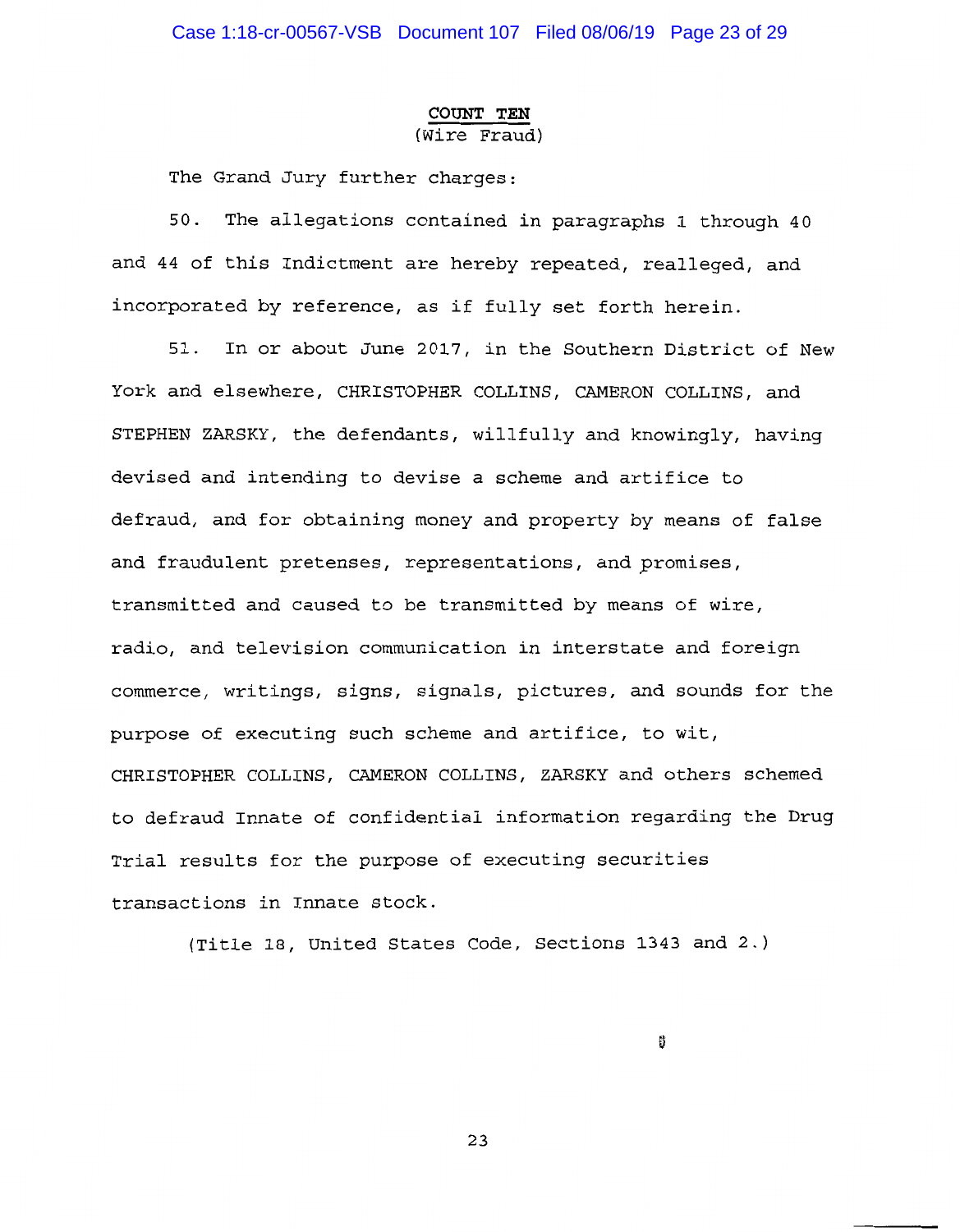#### **COUNT ELEVEN**

(False Statements - Christopher Collins)

The Grand Jury further charges:

The allegations contained in paragraphs 1 through 40 and 52. 44 of this Indictment are hereby repeated, realleged, and incorporated by reference, as if fully set forth herein.

53. On or about April 25, 2018, CHRISTOPHER COLLINS, the defendant, was interviewed by a Special Agent from the Federal Bureau of Investigation. During this interview, CHRISTOPHER COLLINS stated, in substance and in part, that he did not tell CAMERON COLLINS, the defendant, the Drug Trial results before the Public Announcement.

The statement referenced in paragraph 53 was false, as 54. CHRISTOPHER COLLINS, the defendant, well knew.

## Statutory Allegation

55. On or about April 25, 2018, in the Southern District of New York and elsewhere, CHRISTOPHER COLLINS, the defendant, willfully and knowingly did make materially false, fictitious, and fraudulent statements and representations in a matter within the jurisdiction of the executive branch of the Government of the United States, to wit, CHRISTOPHER COLLINS made the above materially false statement during a meeting with a Special Agent from the Federal Bureau of Investigation.

(Title 18, United States Code, Sections 1001 and 2.)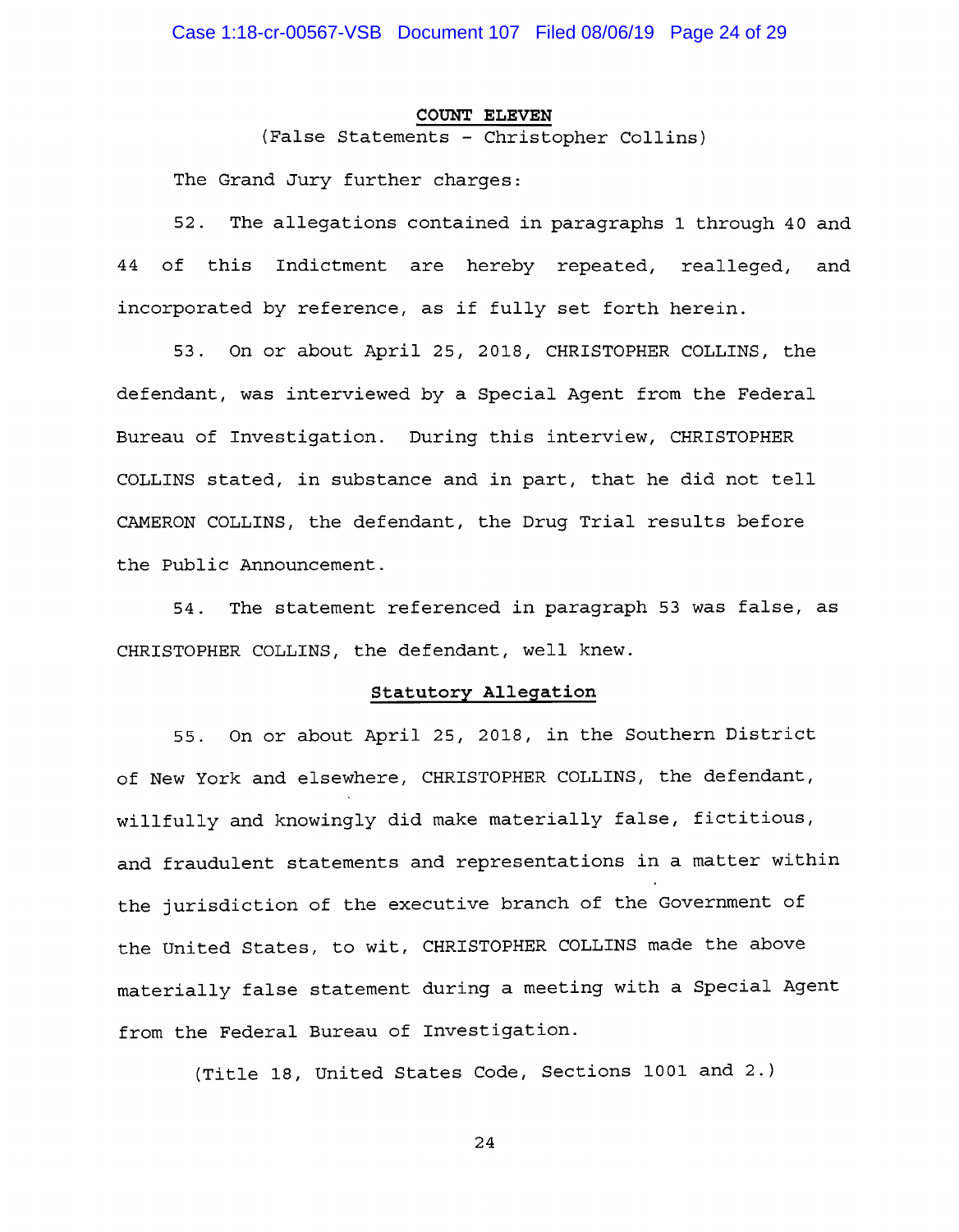#### **COUNT TWELVE**

(False Statements - Cameron Collins)

The Grand Jury further charges:

56. The allegations contained in paragraphs 1 through 40 and of this Indictment are hereby repeated, realleged, and 44 incorporated by reference, as if fully set forth herein..

57. On or about April 25, 2018, CAMERON COLLINS, the defendant, was interviewed by a Special Agent from the Federal Bureau of Investigation. During this interview, CAMERON COLLINS stated, in substance and in part:

That he had no discussions with CHRISTOPHER  $a.$ COLLINS, the defendant, about the Drug Trial results until after CAMERON COLLINS sold his shares; and

That he was not sure if STEPHEN ZARSKY, the  $b.$ defendant, or Individual-2 had bought Innate shares, but thought they might have.

The statements referenced above in paragraph 57 were 58. false, as CAMERON COLLINS, the defendant, well knew.

## Statutory Allegation

59. On or about April 25, 2018, in the Southern District of New York and elsewhere, CAMERON COLLINS, the defendant, willfully and knowingly did make materially false, fictitious, and fraudulent statements and representations in a matter within the jurisdiction of the executive branch of the Government of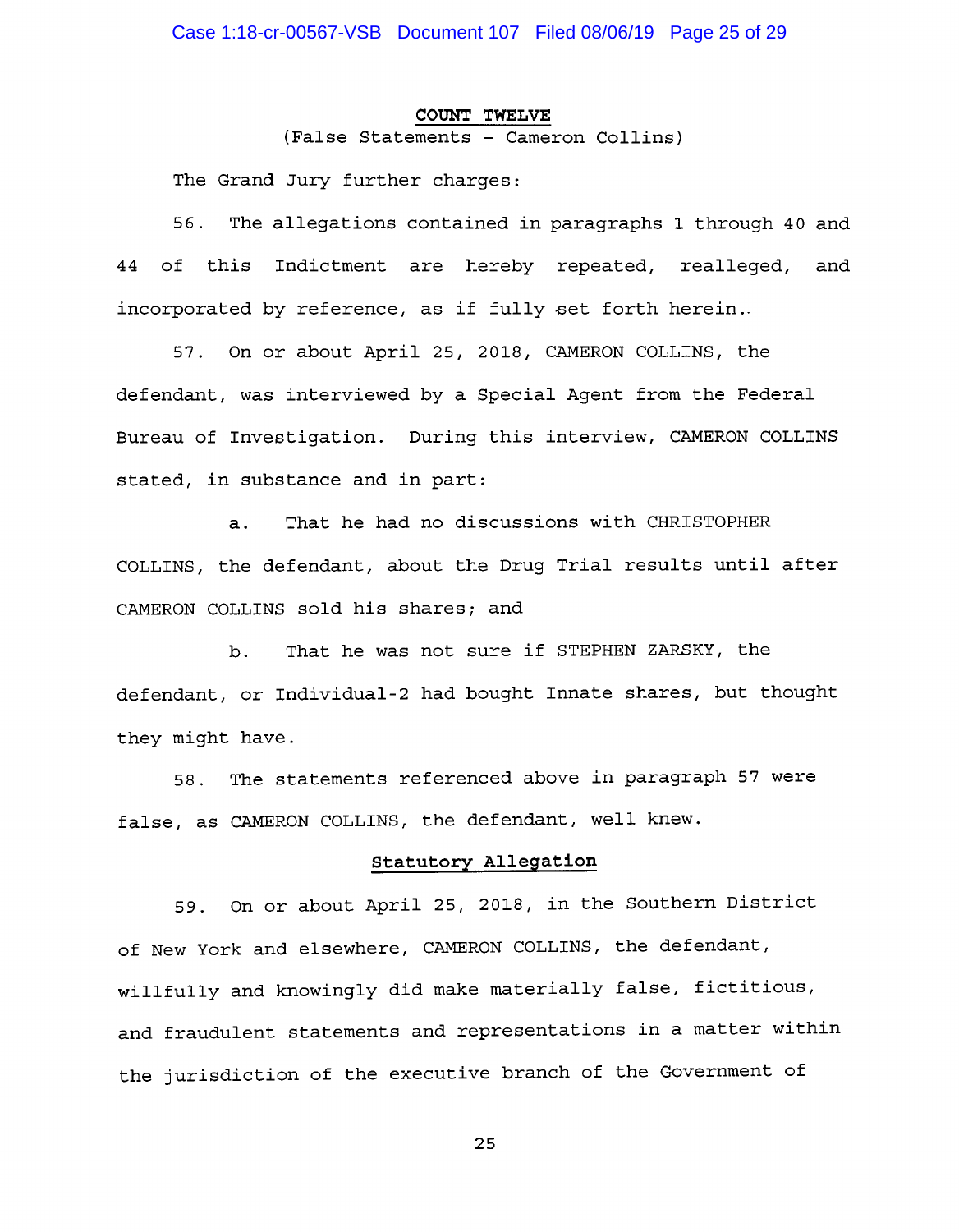# Case 1:18-cr-00567-VSB Document 107 Filed 08/06/19 Page 26 of 29

the United States, to wit, CAMERON COLLINS made the above materially false statements during a meeting with a Special Agent from the Federal Bureau of Investigation.

(Title 18, United States Code, Sections 1001 and 2.)

#### COUNT THIRTEEN

(False Statements - Stephen Zarsky)

The Grand Jury further charges:

The allegations contained in paragraphs 1 through 40 and 60. 44 of this Indictment are hereby repeated, realleged, and incorporated by reference, as if fully set forth herein.

61. On or about April 25, 2018, STEPHEN ZARSKY, the defendant, was interviewed by a Special Agent from the Federal Bureau of Investigation. During this interview, ZARSKY stated, in substance and in part:

That ZARSKY sold his Innate stock solely because a. of his concern that Innate was too risky of an investment;

That ZARSKY's investment in Innate had been b. recommended to him by a friend from Connecticut;

That ZARSKY did not know whether CAMERON COLLINS,  $\mathbf{c}$ . the defendant, or Individual-1 sold any shares of Innate; and

That ZARSKY did not know the Drug Trial results d. before he sold his Innate shares, and did not discuss the Drug Trial results with CAMERON COLLINS or Individual-1 when they visited him on or about June 22, 2017.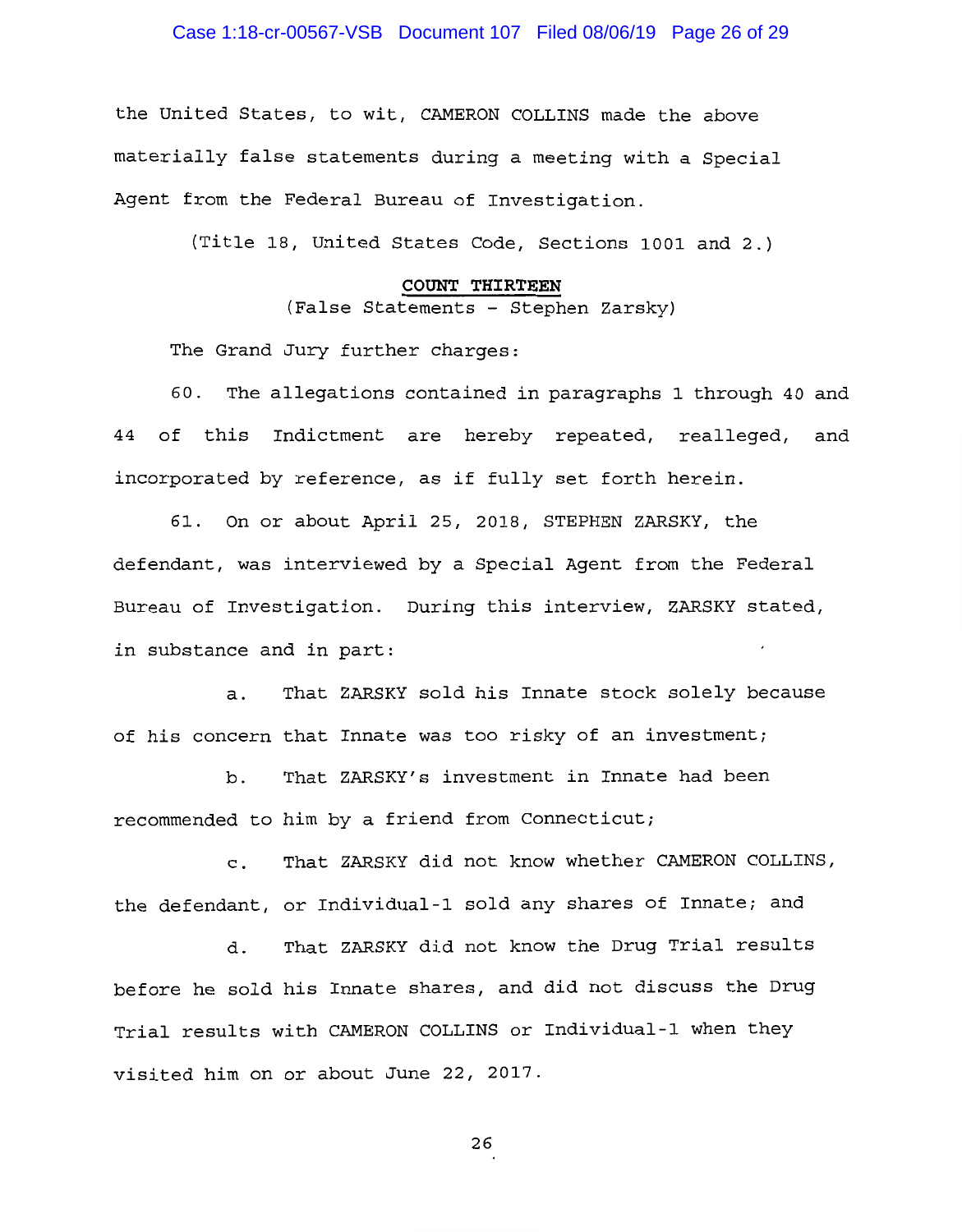62. The statements referenced above in paragraph 61 were false, as STEPHEN ZARSKY, the defendant, well knew.

## Statutory Allegation

63. On or about April 25, 2018, in the Southern District of New York and elsewhere, STEPHEN ZARSKY, the defendant, willfully and knowingly did make materially false, fictitious, and fraudulent statements and representations in a matter within the jurisdiction of the executive branch of the Government of the United States, to wit, ZARSKY made the materially false statements above during a meeting with a Special Agent from the Federal Bureau of Investigation.

(Title 18, United States Code, Sections 1001 and 2.)

## FORFEITURE ALLEGATION

64. As a result of committing one or more of the offenses alleged in Counts One through Ten of this Indictment, CHRISTOPHER COLLINS, CAMERON COLLINS, and STEPHEN ZARSKY, the defendants, shall forfeit to the United States pursuant to Title 18, United States Code, Section 981(a)(1)(C) and Title 28, United States Code, Section 2461(c), all property, real and personal, that constitutes or is derived from proceeds traceable to the commission of said offenses, including but not limited to a sum of money in United States currency representing the amount of proceeds traceable to the commission of said offenses.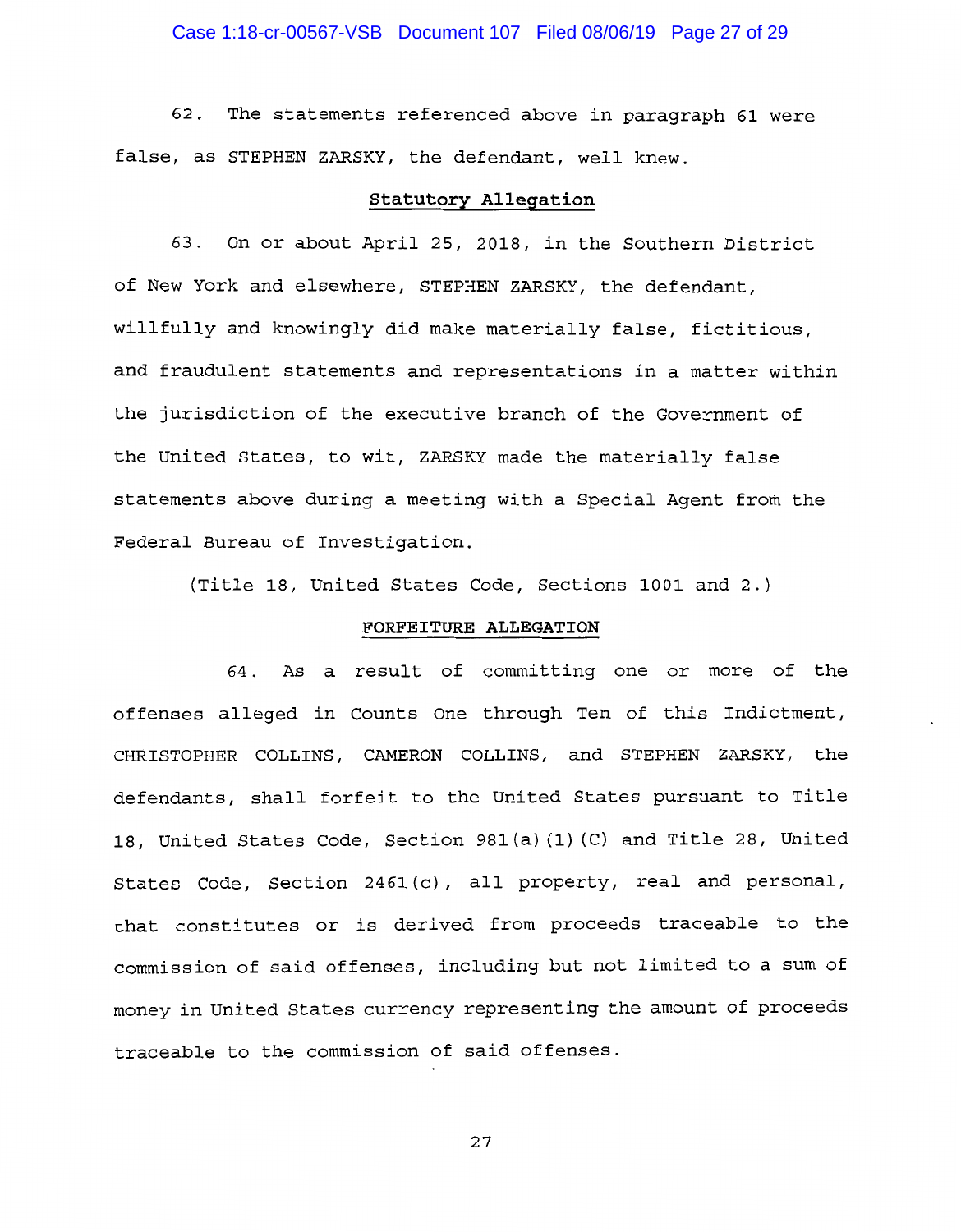# Substitute Assets Provision

If any of the above-described forfeitable property, 65. as a result of any act or omission of the defendants:

- $a.$ cannot be located upon the exercise of due diligence;
- b. has been transferred or sold to, or deposited with, a third party;
- has been placed beyond the jurisdiction of the  $\mathbf{C}$ . court;
- d. has been substantially diminished in value; or
- has been commingled with other property which e. cannot be divided without difficulty,

it is the intent of the United States, pursuant to Title 21, United States Code, Section 853(p) and Title 28, United States Code, Section 2461(c) to seek forfeiture of any other property of the defendants up to the value of the forfeitable property described above.

(Title 18, United States Code, Section 981; Title 21, United States Code, Section 853; and Title 28, United States Code, Section  $2461.$ )

ngella Bucco

United States Attorney Southern District of New York